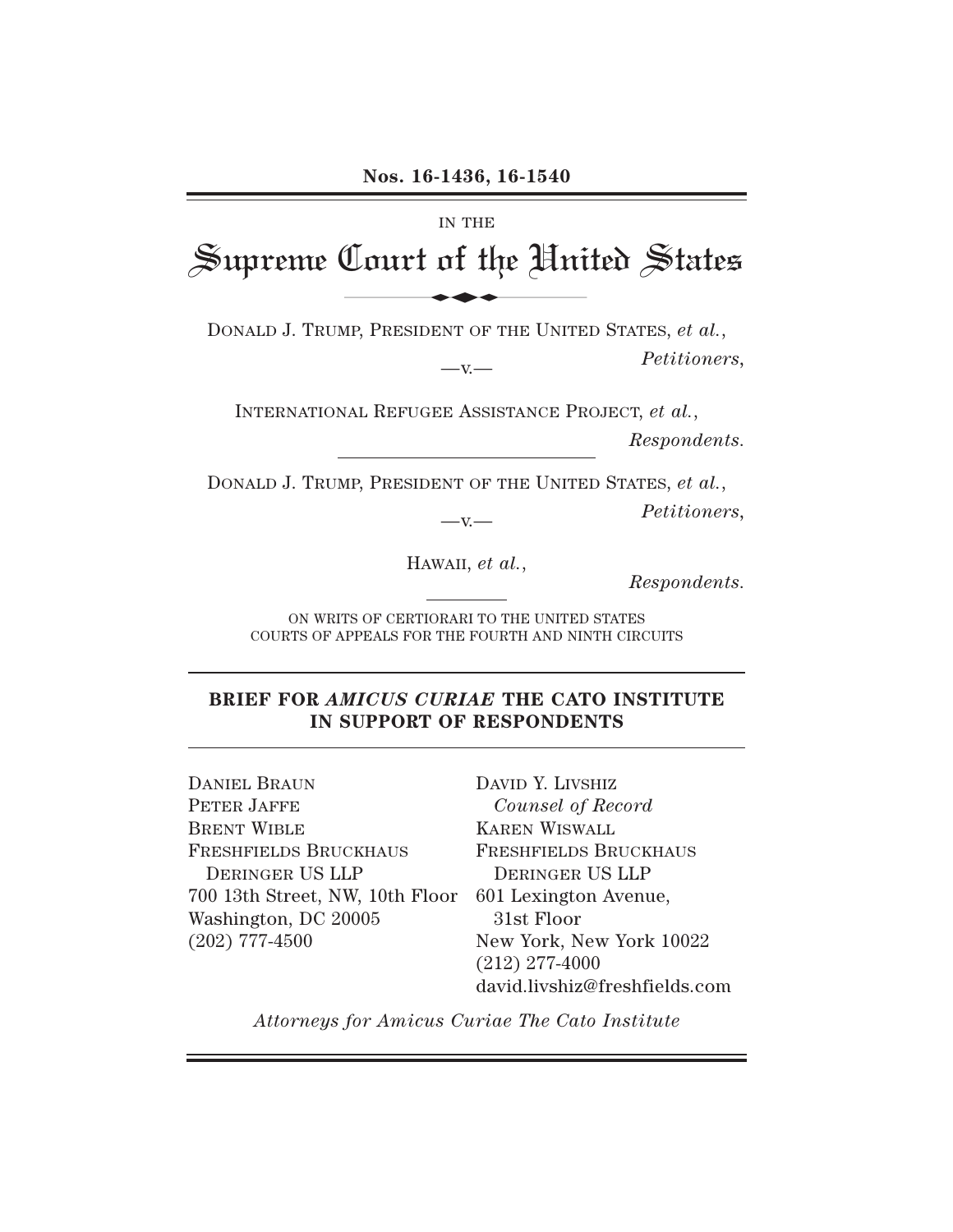### **QUESTIONS PRESENTED**

The questions presented in Nos. 16-1436 and 16- 1540 include "whether Section 2(c)'s temporary suspension of entry violates the Establishment Clause," and whether the injunctions are impermissibly overbroad.

This brief presents the Court with an evidencebased policy analysis regarding the intersection of immigration and national security. *Amicus* hopes that this material is useful to the Court as it considers the justifications for the "travel ban," to the extent that those justifications are relevant to legal claims in this case and to the interests at issue.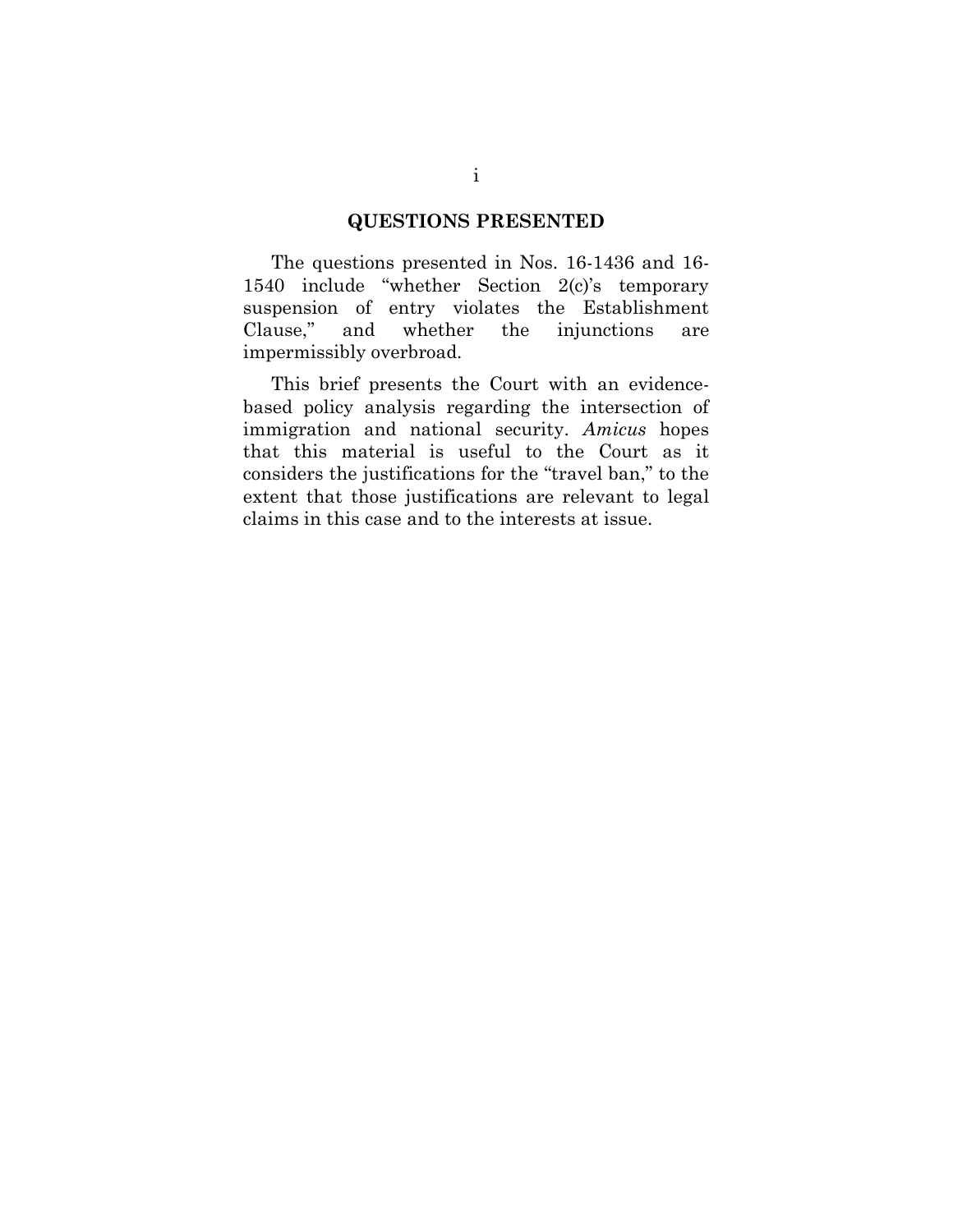## **TABLE OF CONTENTS**

| Page                                                                                                                                                        |
|-------------------------------------------------------------------------------------------------------------------------------------------------------------|
|                                                                                                                                                             |
|                                                                                                                                                             |
| INTEREST OF THE AMICUS CURIAE  1                                                                                                                            |
| INTRODUCTION AND SUMMARY                                                                                                                                    |
|                                                                                                                                                             |
| THE CATO INSTITUTE'S ORIGINAL<br>$\mathbf{L}$<br><b>IMMIGRATION RESEARCH BEARS</b><br>ON THE ORDER'S BASIS, WHICH IS<br>MATERIAL TO KEY LEGAL QUESTIONS     |
| II. THE CATO INSTITUTE'S ORIGINAL<br>RESEARCH INTO THE RELATIONSHIP<br>BETWEEN IMMIGRATION AND<br>TERRORISM SUGGESTS THAT THE<br>ORDER WILL NOT ADVANCE ITS |
| A. The Entry Ban Is Based on the False<br>Premise that the Government Needs the<br>Cooperation of Foreign Governments                                       |
| B. Visa Vetting Failures of Terrorists Are<br>Very Rare and Have Not Occurred<br>Primarily in the Designated Countries 11                                   |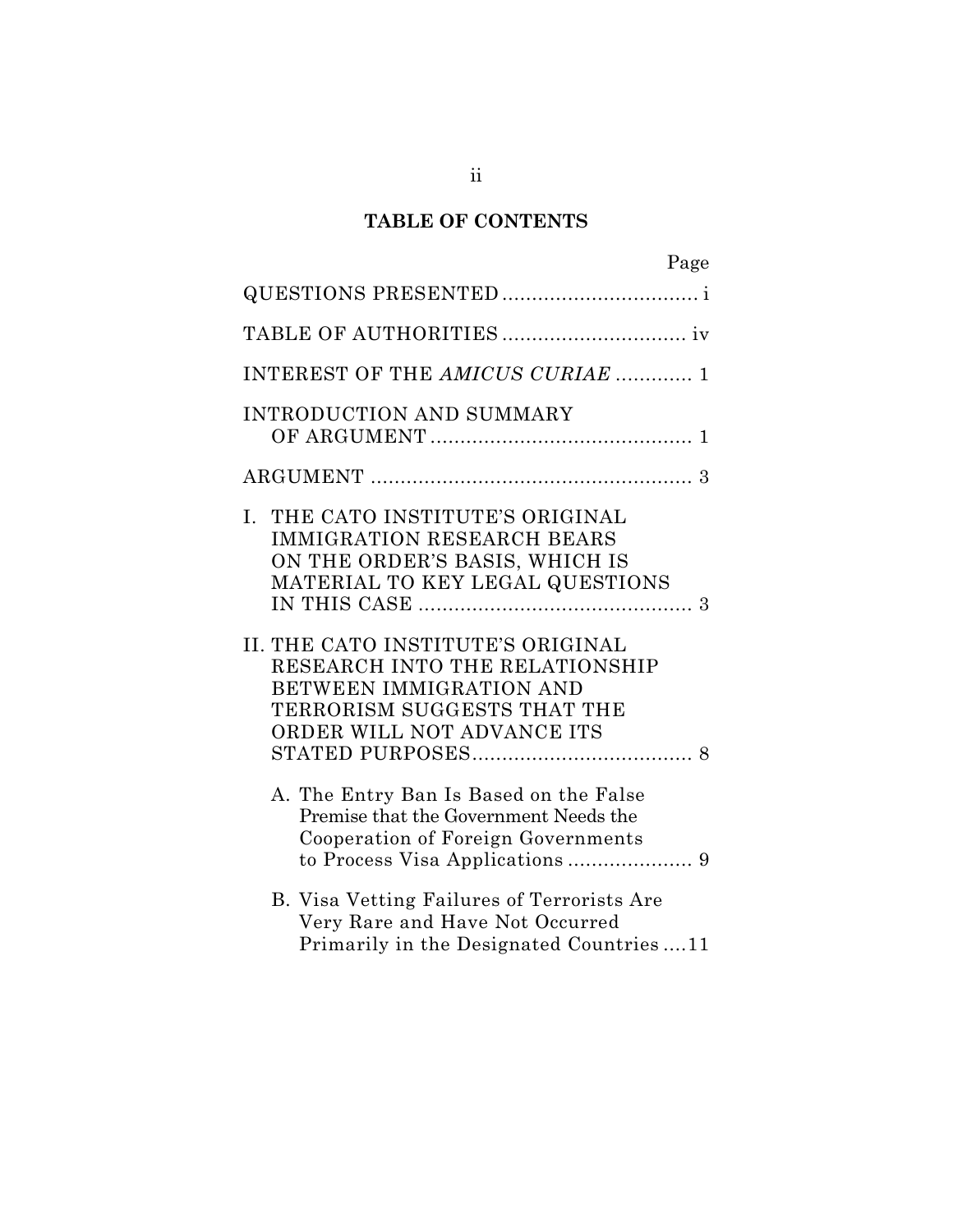| Page                                                                                                                                                           |
|----------------------------------------------------------------------------------------------------------------------------------------------------------------|
| C. The Designated Countries Are Not<br>The Countries Whose Nationals<br>Have Been Most Likely To Commit<br>Lethal Acts of Terrorism on U.S. Soil 17            |
| D. The Entry Ban Excludes Individuals<br>Based on Legal Nationality Rather than<br>Any Meaningful Connection to the Six                                        |
| E. The Refugee Program Suspension is<br>Unsupported by Evidence 25                                                                                             |
| F. The Government's Failure to Pursue<br>Its Goals Consistently Undermines Its<br>Claim that It Is Pursuing Vital Interests<br>in the Least Restrictive Manner |
| 31                                                                                                                                                             |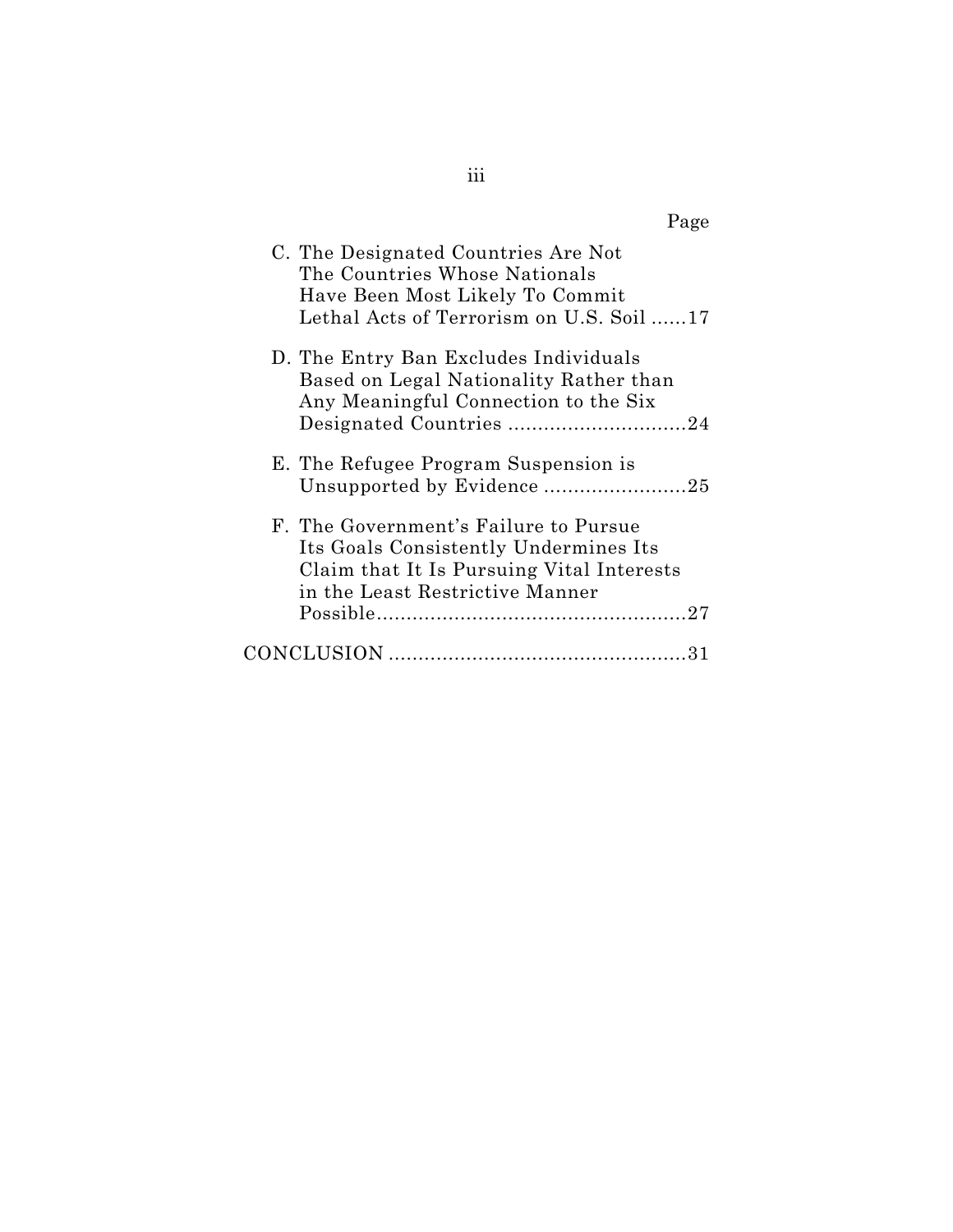## **TABLE OF AUTHORITIES**

## **Page(s)**

### **Cases**

| Adarand Constructors, Inc. v. Pena,                      |
|----------------------------------------------------------|
| Bowen v. Roy,                                            |
| Burwell v. Hobby Lobby Stores, Inc.,                     |
| Church of Lukumi Babalu Aye, Inc.<br>v. City of Hialeah, |
| City of New Orleans v. Dukes,                            |
| Florida Star v. B.J.F.,                                  |
| Gillette v. United States,                               |
| Hunter v. Underwood,                                     |
| Kleindienst v. Mandel,                                   |
| Larson v. Valente,                                       |
| Mapp $v$ . Ohio,                                         |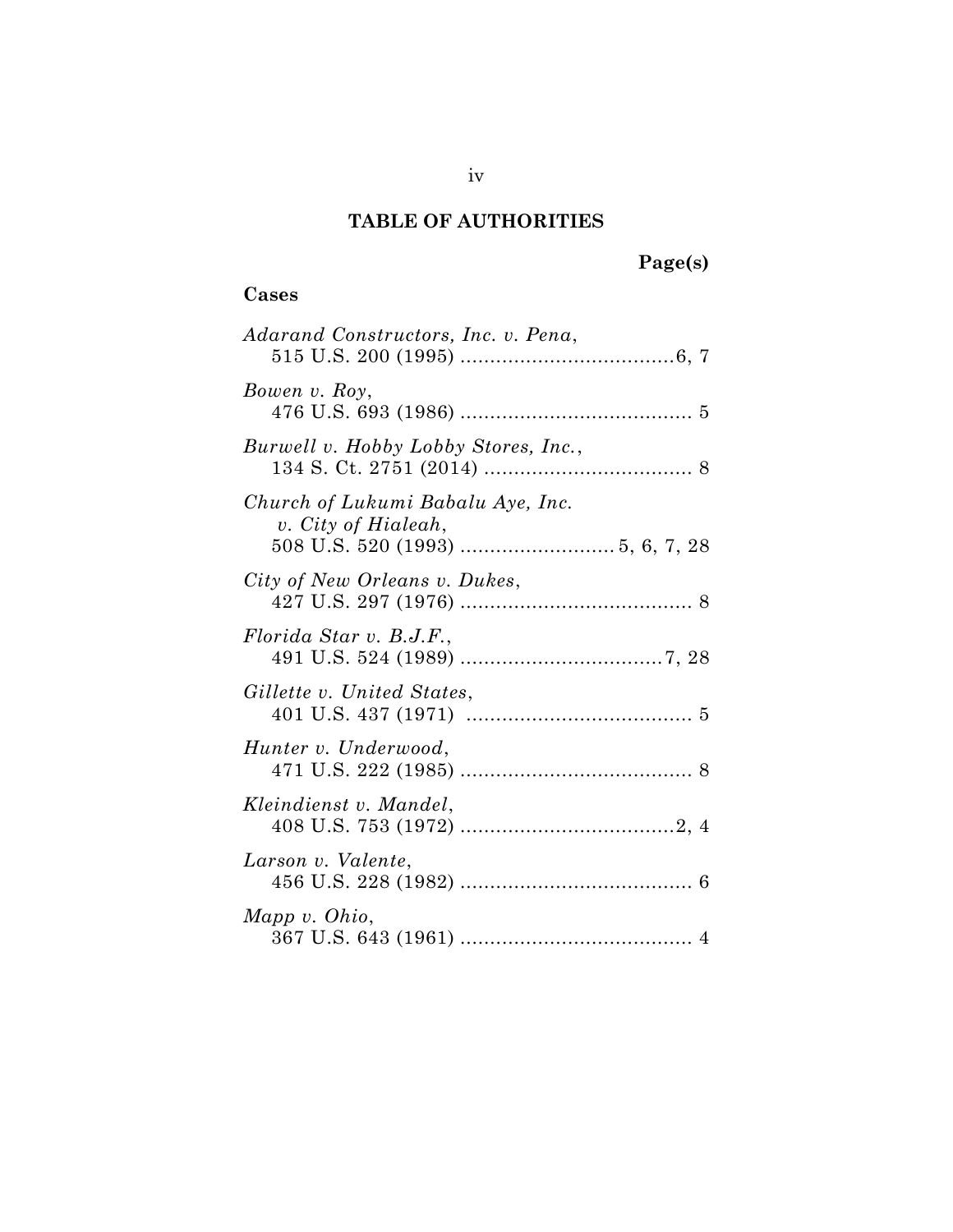|  | YОН<br>α |  |
|--|----------|--|
|  |          |  |

| McCreary Cty. v. Am. Civil Liberties<br>Union of $Ky.$ ,            |
|---------------------------------------------------------------------|
| McGowan v. Maryland,                                                |
| Reed v. Town of Gilbert,                                            |
| Trump et al. v. Int'l Refugee Assistance<br>Project, et al.,        |
| U.S. v. American Ry. Exp. Co.,                                      |
| United States v. Alwan,<br>No. 1:11-cr-00013                        |
| United States v. Mohamud,<br>843 F.3d 420 (9th Cir. 2016)16         |
| Vill. of Arlington Heights v.<br>Metro. Hous. Dev. Corp.,           |
| Western & S. Life Ins. Co. v. State Bd. of<br>Equalization of Cal., |

v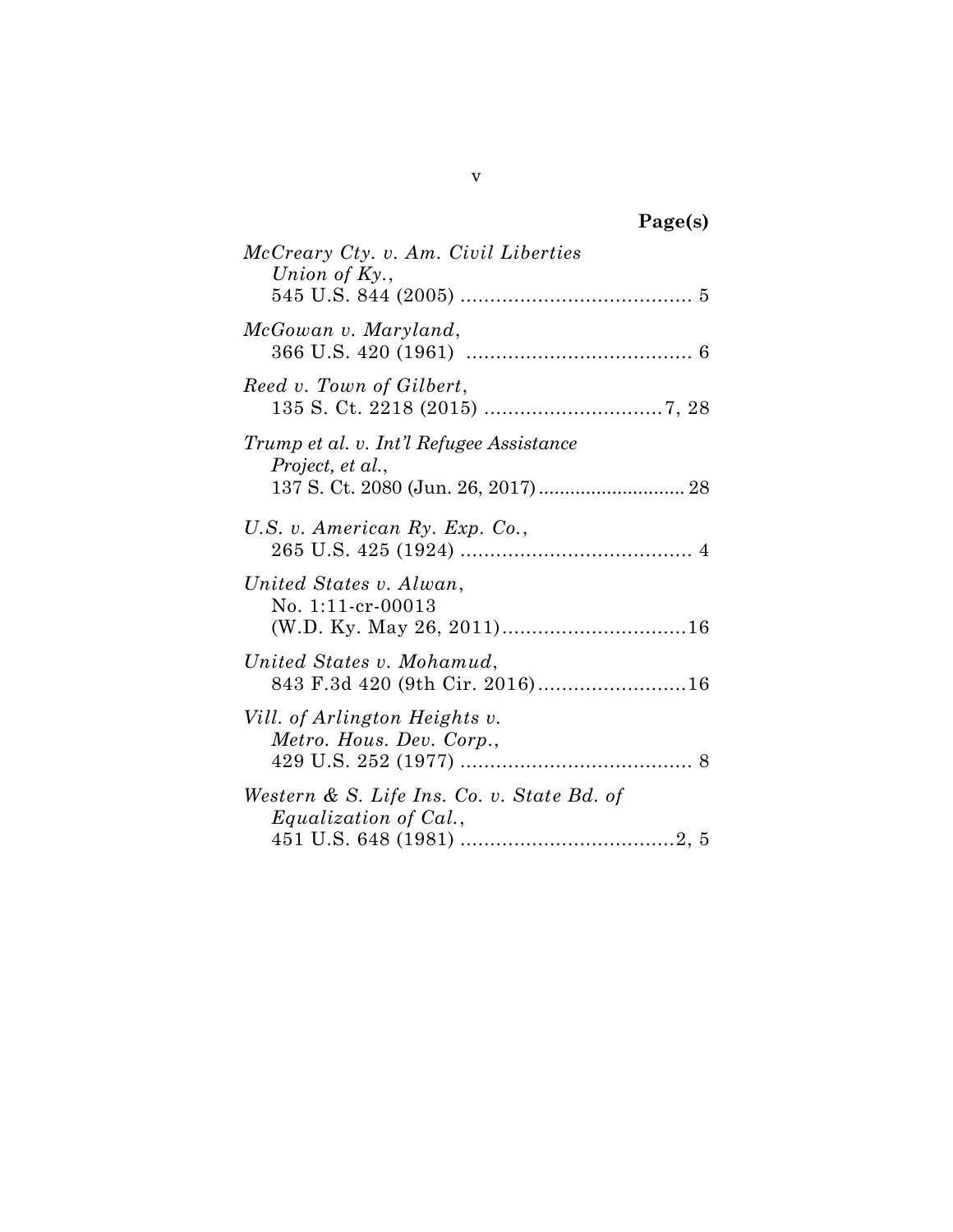### **Presidential Documents and Administrative Materials**

| Exec. Order No. 13,769, 82 Fed. Reg. 8977                                                                                             |
|---------------------------------------------------------------------------------------------------------------------------------------|
| Exec. Order No. 13,780, 82 Fed. Reg. 13,209                                                                                           |
| 69 Fed. Reg. 58,793, Certification Permitting<br>Rescission of Iraq as a Sponsor of Terrorism                                         |
| 71 Fed. Reg. 30,551, Certification on Rescission<br>of Libya's Designation as a State Sponsor<br>of Terrorism (May 26, 2006) 19       |
| 73 Fed. Reg. 37,351, Certification of Rescission of<br>North Korea's Designation as a State Sponsor<br>of Terrorism (Jun. 26, 2008)19 |
| 80 Fed. Reg, 31,945 Rescission of Determination<br>Regarding Cuba (Jun. 4, 2015) 19                                                   |
| 82 Fed. Reg. 27,965, Effective Date in Executive<br>Order 13,780 (Jun. 14, 2017) 29                                                   |
| <b>Statutes</b>                                                                                                                       |
|                                                                                                                                       |
|                                                                                                                                       |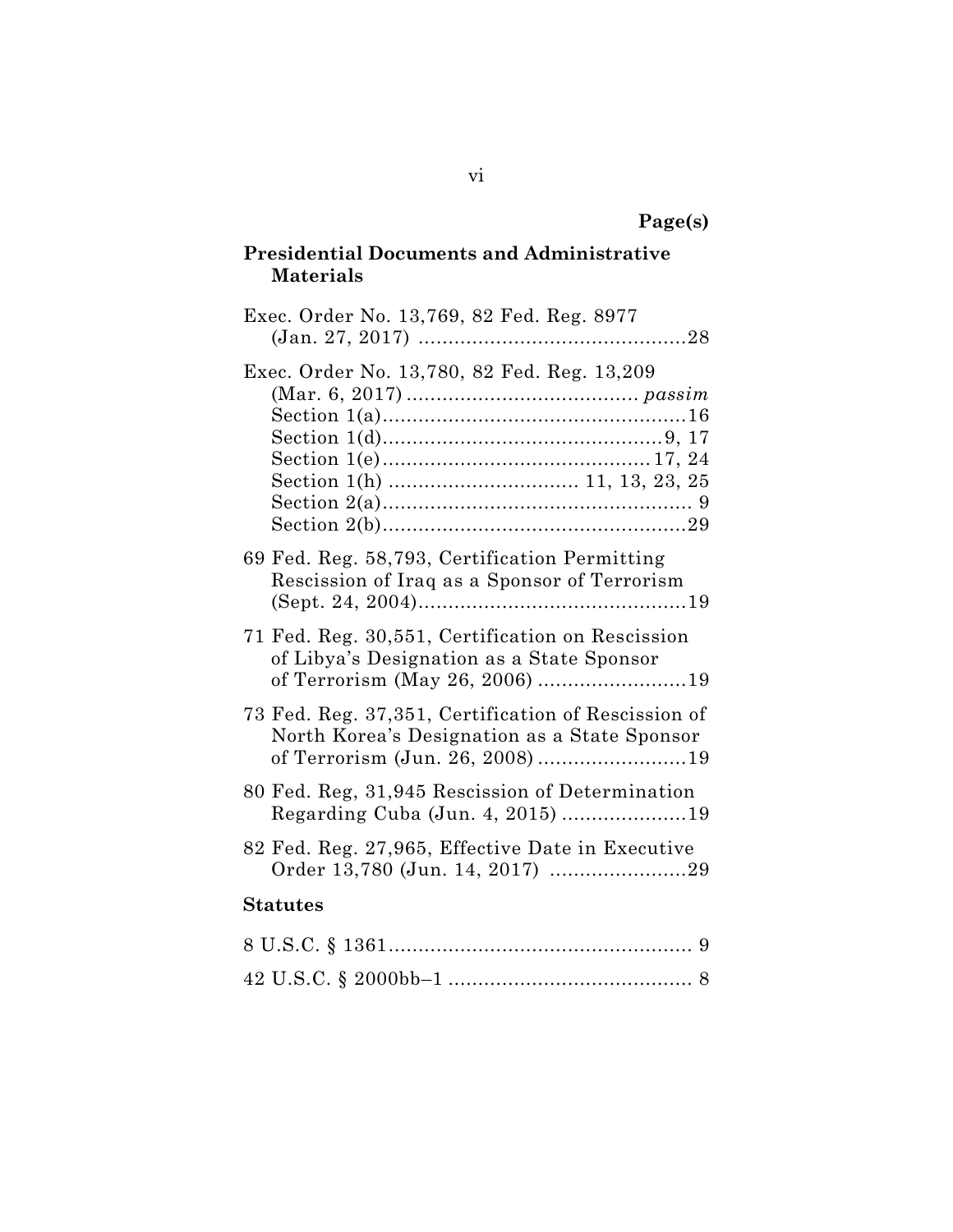| Civil Code No. 976 (On Nationality)             |  |
|-------------------------------------------------|--|
| (Iran), <i>available online at</i> Iran Data    |  |
| Portal (last modified Apr. 1, 2013)             |  |
| http://irandataportal.syr.edu/nationality-law25 |  |
|                                                 |  |

| Legislative Decree No. 276, of 24 Nov. 1969 |  |
|---------------------------------------------|--|
| (Nationality Law), Chapter 2 (Syria),       |  |
| http://www.refworld.org/pdfid/              |  |
|                                             |  |

### **Other Authorities**

| Alex Nowrasteh, Guide to Trump's Executive                                                                                                                                                                                                                            |  |
|-----------------------------------------------------------------------------------------------------------------------------------------------------------------------------------------------------------------------------------------------------------------------|--|
| Order to Limit Migration for "National"<br>Security" Reasons, Cato Institute: Cato At<br>Liberty (Jan. 26, 2017), https://www.cato.org/<br>blog/guide-trumps-executive-order-limit-migration-<br>national-security-reasons 18, 20                                     |  |
| Alex Nowrasteh, Terrorism and Immigration:<br>A Risk Analysis, 798 Cato Institute Policy<br><i>Analysis</i> 1 (Sept. 13, 2016),<br>https://object.cato.org/sites/cato.org/<br>files/pubs/pdf/pa798_2.pdf  22, 26, 27                                                  |  |
| Bureau of Consular Affairs, U.S. Dep't of State,<br>Report of the Visa Office: 2002-2016 (2017),<br>https://travel.state.gov/content/visas/en/law-<br>and-policy/statistics/annual-reports.html15                                                                     |  |
| Bureau of Consular Affairs, U.S. Dep't of State,<br>2016 Annual Report: Table XIV: Immigrant<br>Visas Issued at Foreign Service Posts (by<br>Foreign State of Chargeability),<br>https://travel.state.gov/content/dam/visas/<br>Statistics/AnnualReports/FY2016Annual |  |

[Report/FY16AnnualReport-TableXIV.pdf](https://travel.state.gov/content/dam/visas/Statistics/AnnualReports/FY2016AnnualReport/FY16AnnualReport-TableXIV.pdf) .....18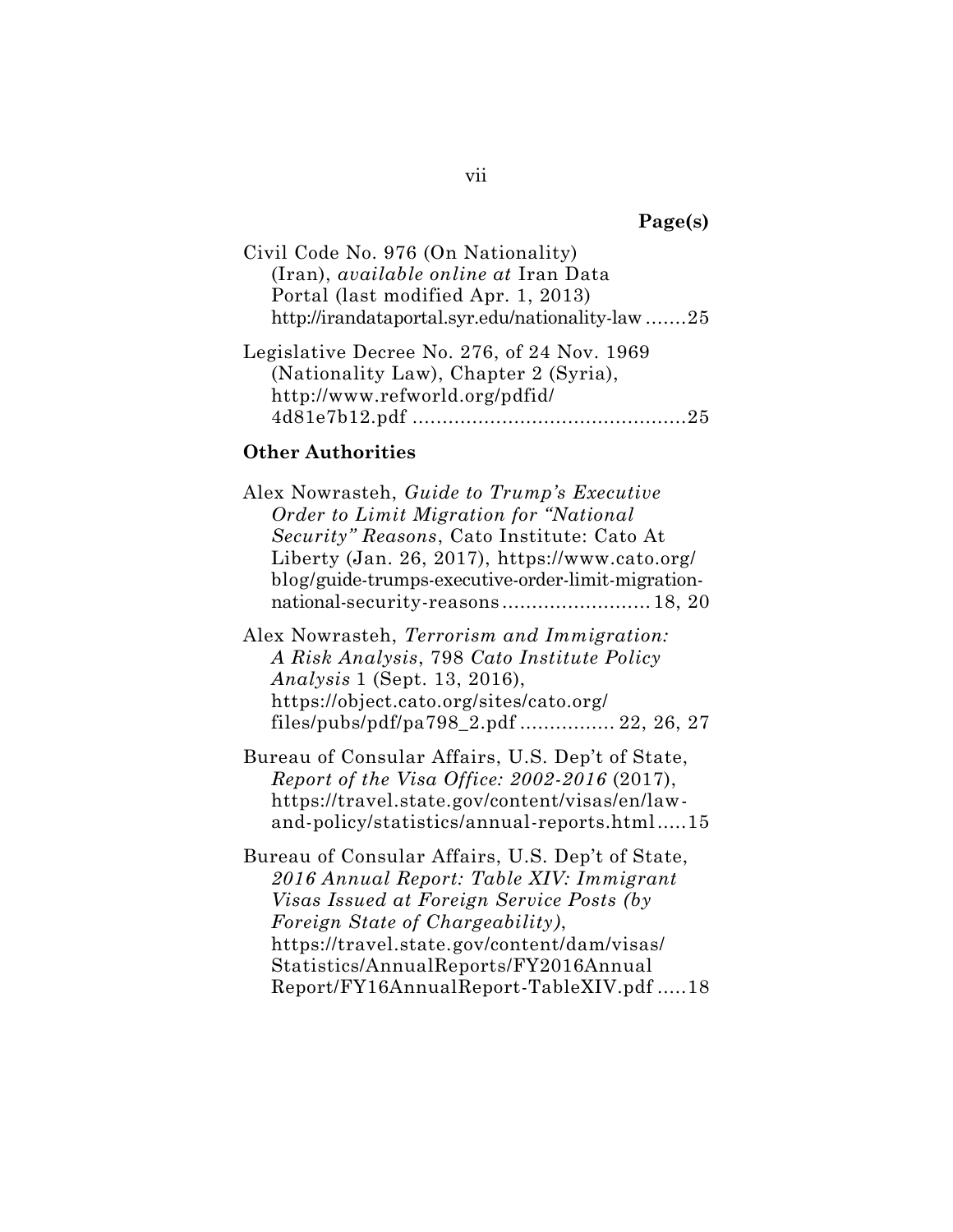| Bureau of Consular Affairs, U.S. Dep't of State,<br>Non-immigrant Visa Statistics, FY1997-2016<br>NIV Detail Table, https://travel.state.gov/<br>content/dam/visas/Statistics/Non-Immigrant-<br>Statistics/NIVDetailTables/FYs97-                                                                                                     |
|---------------------------------------------------------------------------------------------------------------------------------------------------------------------------------------------------------------------------------------------------------------------------------------------------------------------------------------|
| Bureau of Counterterrorism, U.S. Dep't of State,<br>Foreign Terrorist Organizations,<br>https://www.state.gov/j/ct/rls/other/des/                                                                                                                                                                                                     |
| David Bier, Deconstructing Trump's Security<br>Defense of His Immigration Ban, Cato<br><i>Institute: Cato at Liberty (Mar. 9, 2017),</i><br>https://www.cato.org/blog/<br>deconstructing-trumps-security-<br>defense-immigration-ban16                                                                                                |
| David Bier, Very Few Immigration Vetting<br>Failures of Terrorists Since 9/11, Cato<br><i>Institute: Cato at Liberty (Aug. 31, 2017),</i><br>https://www.cato.org/blog/very-few-immigration-<br>vetting-failures-terrorists-911 12, 13, 14, 15                                                                                        |
| Glenn Kessler, Fact Checker: Trump's facile<br>claim that his refugee policy is similar<br>to Obama's in 2011, Wash. Post<br>(Jan. 29, 2017) https://www.washingtonpost.<br>com/news/fact-checker/wp/2017/01/29/<br>trumps-facile-claim-that-his-refugee-policy-<br>is-similar-to-obama-in-2011/?tid=a<br>inl&utm_term=.c5f6a065c4117 |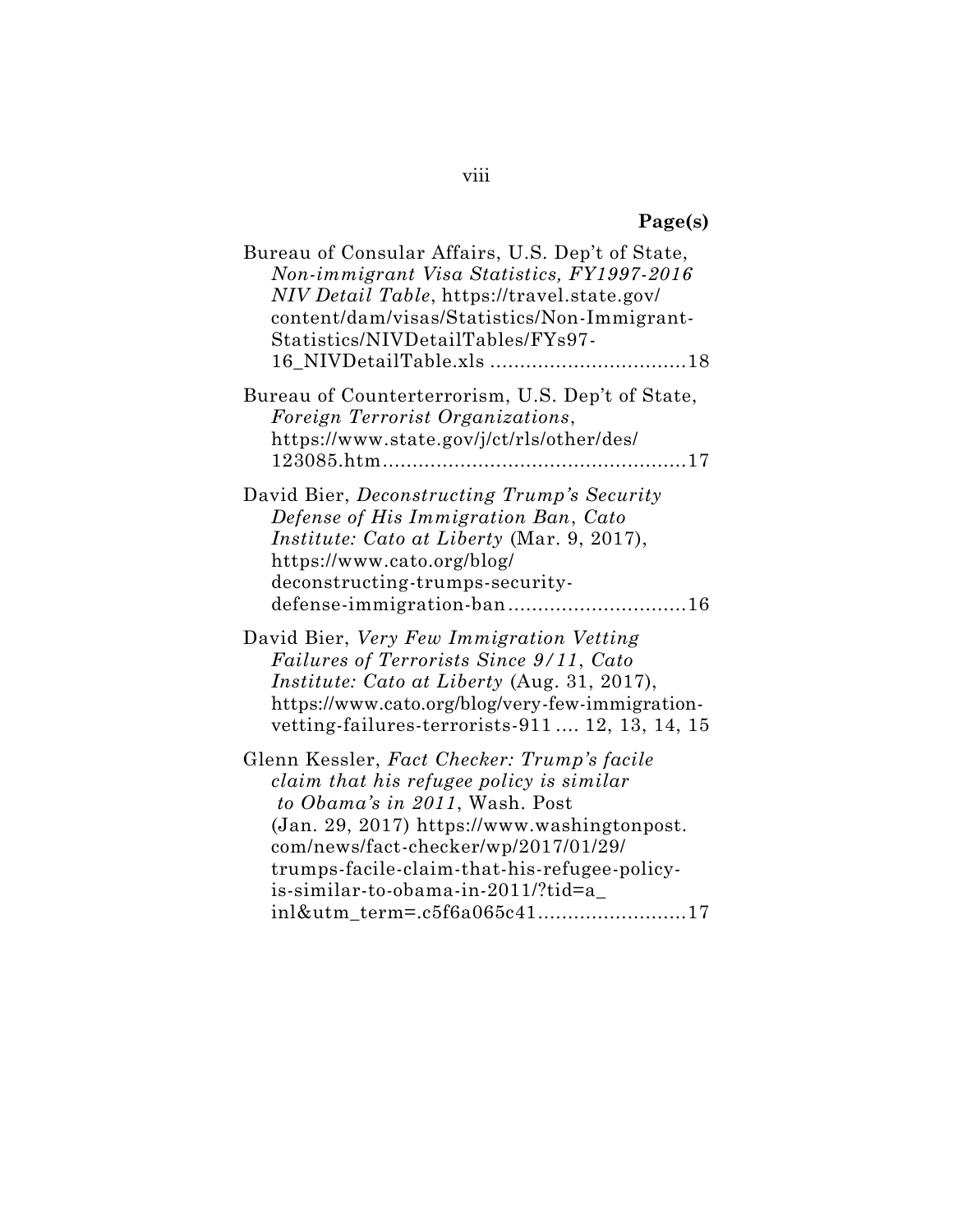| Global Conflicts Tracker, Islamist Militancy<br>in Pakistan, Council on Foreign Relations,<br>https://www.cfr.org/interactives/global-<br>conflict-tracker#!/conflict/islamist-<br>20                                                                                         |
|-------------------------------------------------------------------------------------------------------------------------------------------------------------------------------------------------------------------------------------------------------------------------------|
| Jimmy Carter, Export Controls for Foreign Policy<br>Purposes Letter to the Speaker of the House<br>and the President of the Senate (Dec. 29,<br>1979), online by Gerhard Peters and John T.<br>Woolley, The American Presidency Project<br>http://www.presidency.ucsb.edu/ws/ |
| Kristin Archick, Cong. Research Serv., RS22030,<br>U.S.-EU Cooperation Against Terrorism<br>(Dec. 1, 2014), https://fas.org/sgp/crs/row/<br>23                                                                                                                                |
| Majority Staff of the Comm. on Homeland Sec.,<br>U.S. H.R. Comm. on Homeland Sec., The Road<br>to Boston: Counterterrorism Challenges and<br>Lessons from the Marathon Bombings (Mar.<br>2014), https://homeland.house.gov/files/<br>documents/Boston-Bombings-Report.pdf 14  |
| Mehreen Zahra-Malik, Exclusive: Investigators<br>Piece Together Portrait of Pakistani Woman in<br>Shooting Massacre, Reuters (Dec. 4, 2015)<br>http://www.reuters.com/article/us-<br>california-shooting-pakistan-<br>idUSKBN0TN1YX20151204 20                                |
| Meredith Reid Sarkees & Frank Wayman, Resort<br>to War: 1816-2007, Washington DC: CQ Press<br>(Oct. 28, 2010), http://cow.dss.ucdavis.edu/                                                                                                                                    |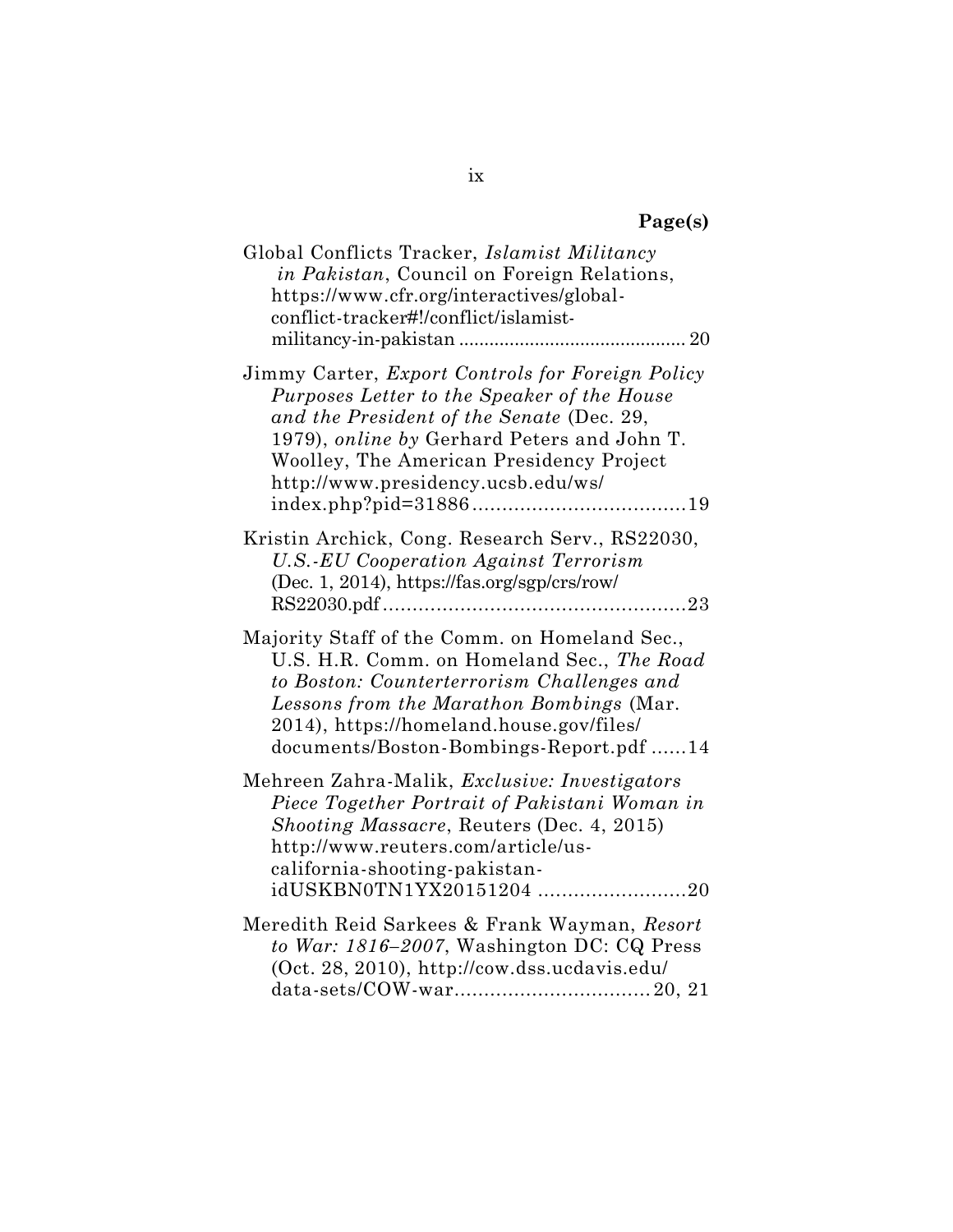| Nat'l Sec. Div., Dep't of Justice, <i>Introduction to</i><br>the National Security Division's Chart of<br>Public/Unsealed International Terrorism and<br>Terrorism-related Convictions From 9/11/01<br>to $12/31/15$ (Aug. 26, 2016), https://object.<br>cato.org/sites/cato.org/files/wp-content/<br>uploads/dojterrorismrelated |
|-----------------------------------------------------------------------------------------------------------------------------------------------------------------------------------------------------------------------------------------------------------------------------------------------------------------------------------|
| Nat'l Sec. Research Div., RAND Corp., RAND<br>Database of Worldwide Terrorism Incidents,<br>https://www.rand.org/nsrd/projects/terrorism-                                                                                                                                                                                         |
| National Consortium for the Study of Terrorism<br>and Responses to Terrorism, Global Terrorism<br>Database, [Data file], https://www.start.                                                                                                                                                                                       |
| Population Div., U.N. Dep't of Econ. & Soc.<br>Affairs, By Destination and Origin: Table 16,<br>International Migrant Stock 2015 (Dec. 2015),<br>http://www.un.org/en/development/desa/<br>population/migration/data/estimates2/                                                                                                  |
| S.C. Res. 2178, U.N. Doc. S/RES/2178                                                                                                                                                                                                                                                                                              |
| Ruth Ellen Wasem, Cong. Research Serv.,<br>R43589, Immigration: Visa Security Policies<br>5-6, 13-20 (Nov. 18, 2015), https://fas.org/sgp/                                                                                                                                                                                        |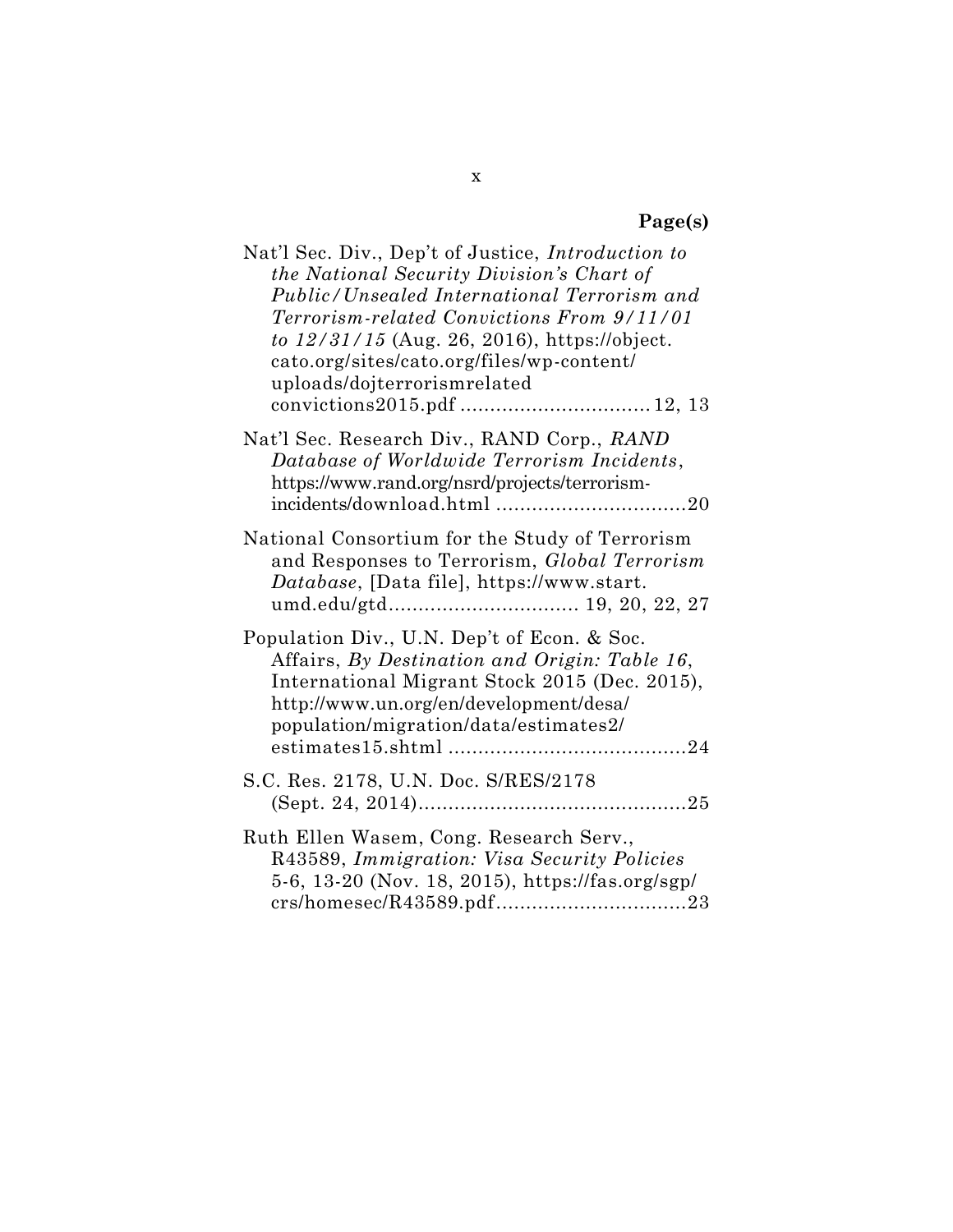| Shane Harris, Donald Trump Rejects Intelligence<br>Report on Travel Ban-Tension with<br>Intelligence Officials Rises as Homeland<br>Security Contradicts White House on<br><i>Terror</i> , Wall St. J. (Feb. 24, 2017, 8:53 PM),<br>https://www.wsj.com/articles/donald-trump-<br>rejects-intelligence-report-on-travel-ban- |
|------------------------------------------------------------------------------------------------------------------------------------------------------------------------------------------------------------------------------------------------------------------------------------------------------------------------------|
| U.N. Refugee Agency, U.N. High Comm'r<br>for Refugees, Persons of Concern,<br>http://popstats.unhcr.org/en/                                                                                                                                                                                                                  |
| U.S. Dep't of Homeland Sec., Citizenship<br>Likely an Unreliable Indicator of<br>Terrorist Threat to the United States, 1<br>(Feb. 24, 2017), https://fas.org/irp/eprint/                                                                                                                                                    |
| U.S. Dep't of Homeland Sec., Most Foreign-born,<br>US-based Violent Extremists Radicalized after<br><i>Entering Homeland; Opportunities for</i><br>Tailored CVE Programs Exist, (Mar. 1, 2017),<br>http://i2.cdn.turner.com/cnn/2017/images/<br>03/03/dhs.intell.assessment.pdf29                                            |

xi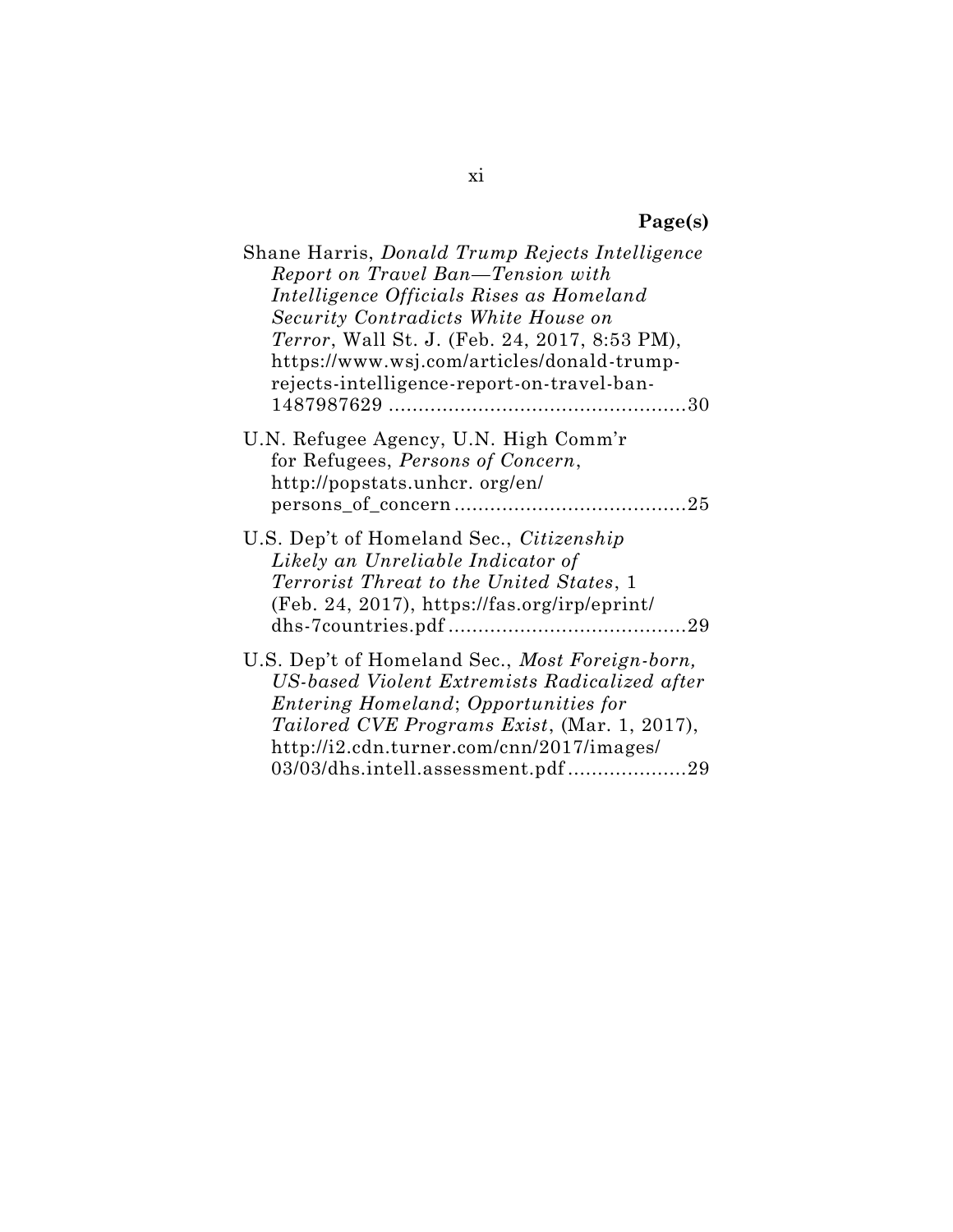| U.S. Dep't of State, <i>Calculation</i> of the Adjusted<br>Visa Refusal Rate for Tourist and Business<br>Travelers Under the Guidelines of the Visa<br>Waiver Program, https://travel.state.gov/<br>content/dam/visas/Statistics/Non-<br>Immigrant-Statistics/refusal |
|-----------------------------------------------------------------------------------------------------------------------------------------------------------------------------------------------------------------------------------------------------------------------|
| U.S. Dep't of State, Refugee Processing<br>and Screening System (Jan. 20, 2017),<br>https://www.state.gov/j/prm/ra/                                                                                                                                                   |
| U.S. Dep't of State, State Sponsors of<br>Terrorism, https://www.state.gov/j/                                                                                                                                                                                         |
| U.S. Dep't of State, <i>Visitor Visa</i> ,<br>https://travel.state.gov/content/visas/en/                                                                                                                                                                              |
| U.S. Dep't of Homeland Sec., 2015 Yearbook of<br><i>Immigration Statistics</i> (last updated May 16,<br>2017), https://www.dhs.gov/immigration-<br>statistics/yearbook/2015 15                                                                                        |

xii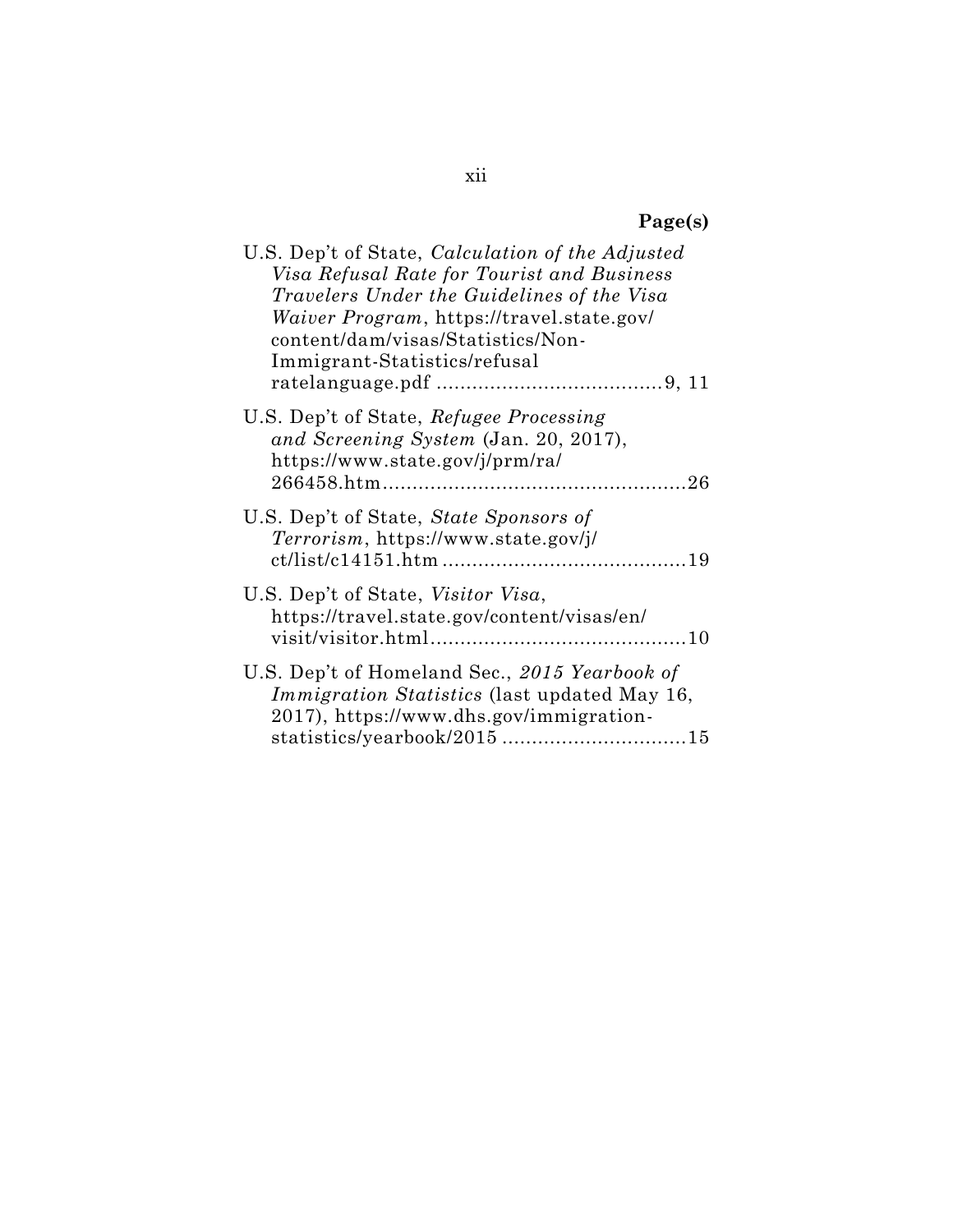#### **INTEREST OF THE** *AMICUS CURIAE***<sup>1</sup>**

The Cato Institute is a nonpartisan public policy research foundation dedicated to advancing the principles of individual liberty, free markets, and limited government. Cato believes that those values depend on holding government to rigorous standards of evidence and justification for its actions.

Its scholars have significant experience studying immigration law and policy. *Amicus* therefore believes that it can assist the Court by providing evidence relevant to two key aspects of Exec. Order No. 13,780, 82 Fed. Reg. 13,209 (Mar. 6, 2017) [hereinafter *Executive Order* or *Order*], the so-called "Suspension of Entry for Nationals of Countries of Particular Concern" (Section 2(c)) [hereinafter *Entry Ban* or *Ban*], and the suspension of U.S. Refugee Admissions Program (*USRAP*) (Section 6(a)) [hereinafter *Refugee Program Suspension*].

#### **INTRODUCTION AND SUMMARY OF ARGUMENT**

The government claims that the Entry Ban and Refugee Program Suspension secure the United States against terrorist attacks. *Amicus* respectfully disagrees and submits that these justifications do not withstand scrutiny as a matter of policy.

As a procedural matter, the Court may consider real-world evidence about the Order's stated

 $\overline{a}$ 

<sup>1</sup> No party's counsel authored any part of this brief and no person other than *Amicus* funded its preparation and submission. Parties were timely notified and petitioner has filed blanket consent. Respondents have provided their consent.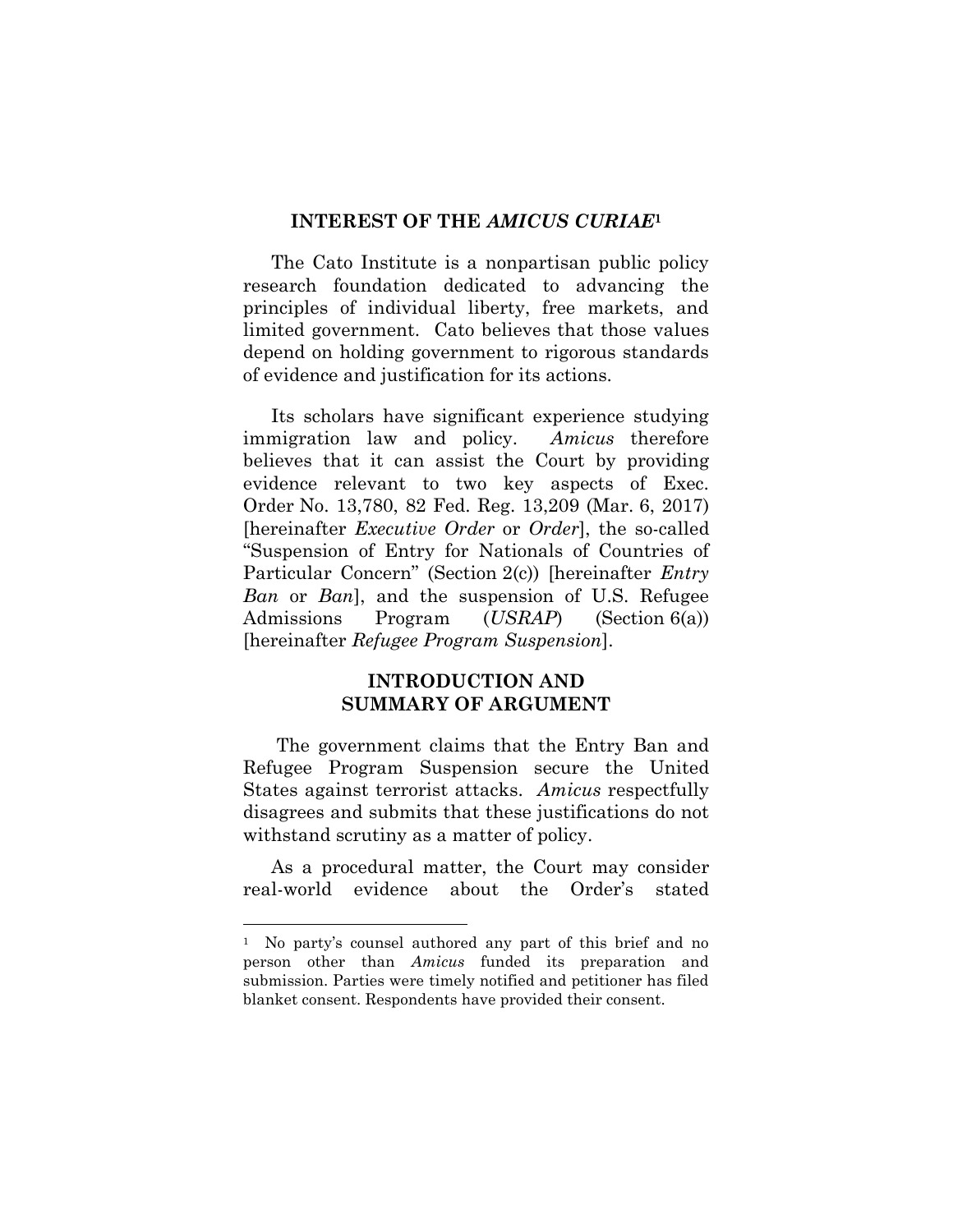justifications and effects because each is part of the prevailing legal tests governing the claims here. Even under the government's view that *Kleindienst v. Mandel*, 408 U.S. 753 (1972), governs this Court's assessment of Respondents' challenges to the Executive Order, it is appropriate for a court entertaining an Establishment Clause challenge to an exclusion order to probe whether there is a "bona fide reason" for the exclusion (Br. for Petitioners at 63 (quoting *Mandel*, 408 U.S. at 770)) and to consider whether the government "rationally could have believed" in the purposes for the exclusion (Br. for Petitioners at 64 (quoting *Western & S. Life Ins. Co. v. State Bd. of Equalization of Cal.*, 451 U.S. 648, 671-72 (1981))). And to the extent that the Court reaches the substance of the challenges, the threshold inquiries for Establishment Clause challenges to government actions, in addition to those of the Equal Protection Clause and the Religious Freedom Restoration Act (*RFRA*), require courts to decide whether those actions are motivated by a sincere permissible purpose. If government actions fail that threshold inquiry, then prevailing doctrine requires courts to subject the actions to heightened scrutiny, which requires courts to consider evidence about whether the actions are appropriate means to advance the government's interests. In short, if the Court concludes that the present case implicates any of these doctrines, it must consider evidence about the Order's purposes and effects. *See* Part I.

Should the Court reach any of these questions, it should conclude that real-world evidence supports neither the government's stated justifications for the Order, nor the government's claim that enjoining the Order will harm the public interest. The Entry Ban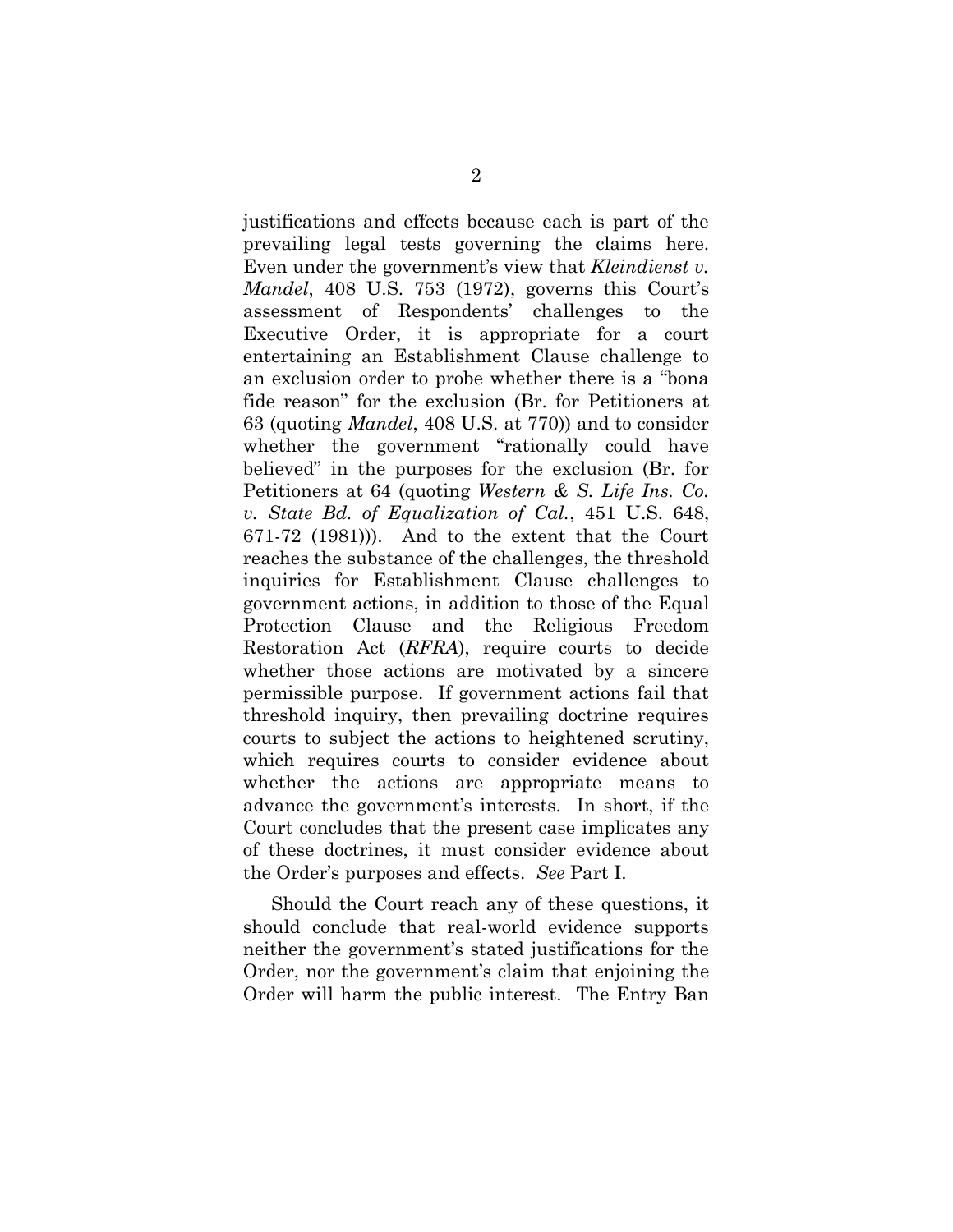excludes from the United States persons who are nationals of six Muslim-majority countries: Iran, Syria, Somalia, Sudan, Libya, and Yemen (the "Designated Countries"). The Refugee Program Suspension excludes persons seeking refugee status regardless of nationality. The government justifies these measures by claiming that individuals from these categories pose a heightened threat of terrorism and that it needs time to identify information necessary to process visa applications. Yet not a single person from these countries has killed anyone in a terrorist attack in the United States in over four decades, and no refugee admitted since 1980 has killed anyone in a terrorist attack on U.S. soil. Nor does the government need a categorical ban on entry if it cannot gather information to adjudicate visa applications. Under the law, visa applicants bear the burden of proof. The government has no obligation to gather its own information to establish applicants' eligibility, and it can—and does—reject anyone who cannot prove that they do not pose a threat. In any event, by the time this Court will be deciding this case, the 90 days that the government claimed it needed to improve vetting procedures will have long passed.

#### **ARGUMENT**

**I. THE CATO INSTITUTE'S ORIGINAL IMMIGRATION RESEARCH BEARS ON THE ORDER'S BASIS, WHICH IS MATERIAL TO KEY LEGAL QUESTIONS IN THIS CASE**

The Court should consider evidence of the Order's actual purpose and effects—whether presented by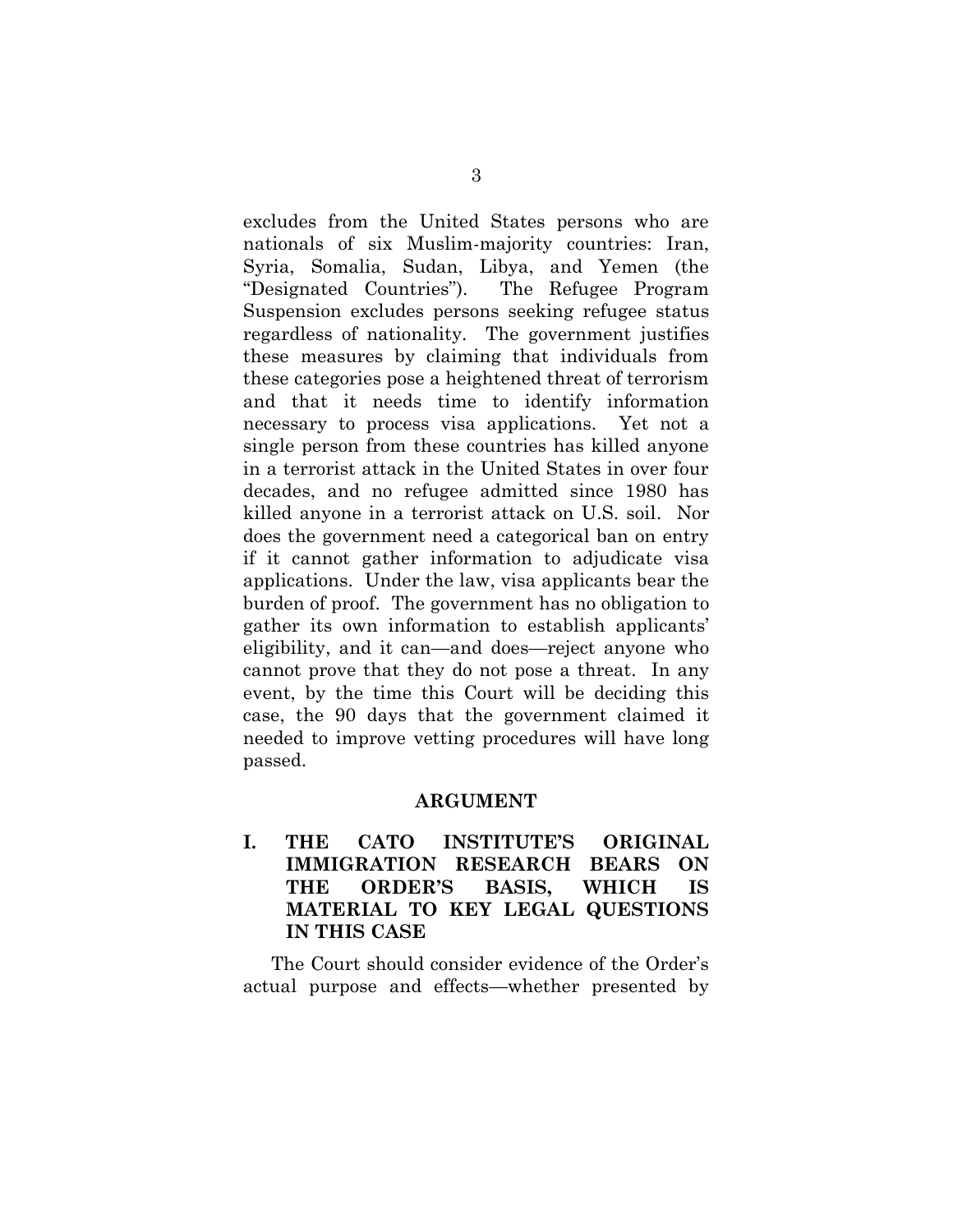those challenging the Order or by the government because the legal tests in this case require it. Respondents have challenged the Executive Order under the Establishment Clause, Equal Protection Clause, and RFRA, and they obtained preliminary injunctions against the Order.<sup>2</sup> The prevailing doctrines governing these claims and remedies differ, of course, but they share one thing in common: They require courts to consider real-world evidence about some combination of the purposes, operation, or effects of the government actions being challenged.<sup>3</sup>

Even under the government's view that *Mandel* governs this Court's assessment of Respondents' challenges to the Executive Order, that case would require the Court to probe whether there is a "bona fide reason" for the exclusion (Br. for Petitioners at 63 (quoting *Mandel*, 408 U.S. at 770)) and to consider whether the government "rationally could have

 $\overline{a}$ 

The Fourth Circuit upheld the injunction against the Order on Establishment Clause grounds, and the Ninth Circuit upheld the injunction based on other statutory grounds. Nevertheless, Equal Protection and RFRA arguments remain relevant because the Court may affirm the decision below on any grounds in the record, including those upon which the lower court did not rely. *U.S. v. American Ry. Exp. Co.*, 265 U.S. 425, 435 (1924) ("[I]t is likewise settled that the appellee may, without taking a crossappeal, urge in support of a decree any matter appearing in the record, although his argument may involve an attack upon the reasoning of the lower court or an insistence upon matter overlooked or ignored by it."). Further, the Court has also considered arguments not pursued by the respondents, but rather argued by an *amicus curiae*. *Mapp v. Ohio*, 367 U.S. 643, 646 n.3 (1961).

<sup>3</sup> The Cato Institute takes no ultimate position on whether the present case triggers the doctrines above, or whether the prevailing doctrinal tests are correct.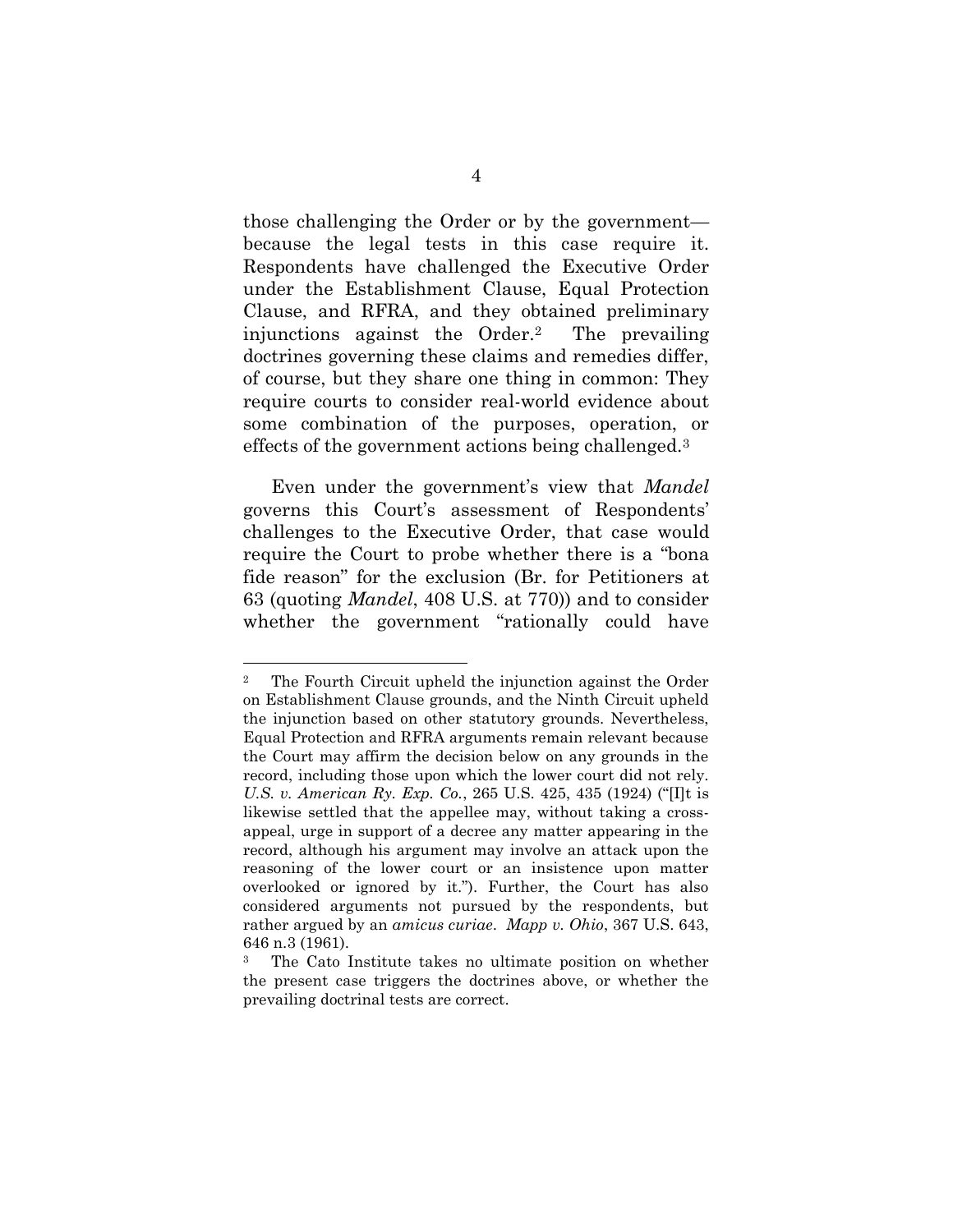believed" in the purposes for the exclusion (Br. for Petitioners at 64 (quoting *Western & S. Life*, 451 U.S. at 671-72)). Thus, even under that deferential standard of review, the Court still must determine whether the government's stated reason for its action may be credited.

If this Court reaches the substance of Respondents' claims, prevailing Establishment Clause doctrine calls for an assessment of the authenticity of the government's articulated secular purpose. The Establishment Clause "'forbids subtle departures from neutrality,' and 'covert suppression of particular religious beliefs,'" even in facially neutral laws. *Church of Lukumi Babalu Aye, Inc. v. City of Hialeah*, 508 U.S. 520, 534 (1993) (citations omitted) (quoting *Gillette v. United States*, 401 U.S. 437, 452 (1971) and *Bowen v. Roy*, 476 U.S. 693, 703 (1986) (opinion of Burger, C.J.)). Courts applying the prevailing Establishment Clause test therefore must evaluate evidence about whether a government measure is motivated by a "secular purpose" that is "genuine, not a sham, and not merely secondary to a religious objective." *McCreary Cty. v. Am. Civil Liberties Union of Ky.*, 545 U.S. 844, 864 (2005). Moreover, courts probe the real purpose of state action by considering the operation of the government action, as "the effect of a law in its real operation is strong evidence of its object." *Church of Lukumi Babalu Aye*, 508 U.S. at 535. And when the "openly available data support[s] a commonsense conclusion that a religious objective permeated the government's action," such action is impermissible. *McCreary Cty.*, 545 U.S. at 863.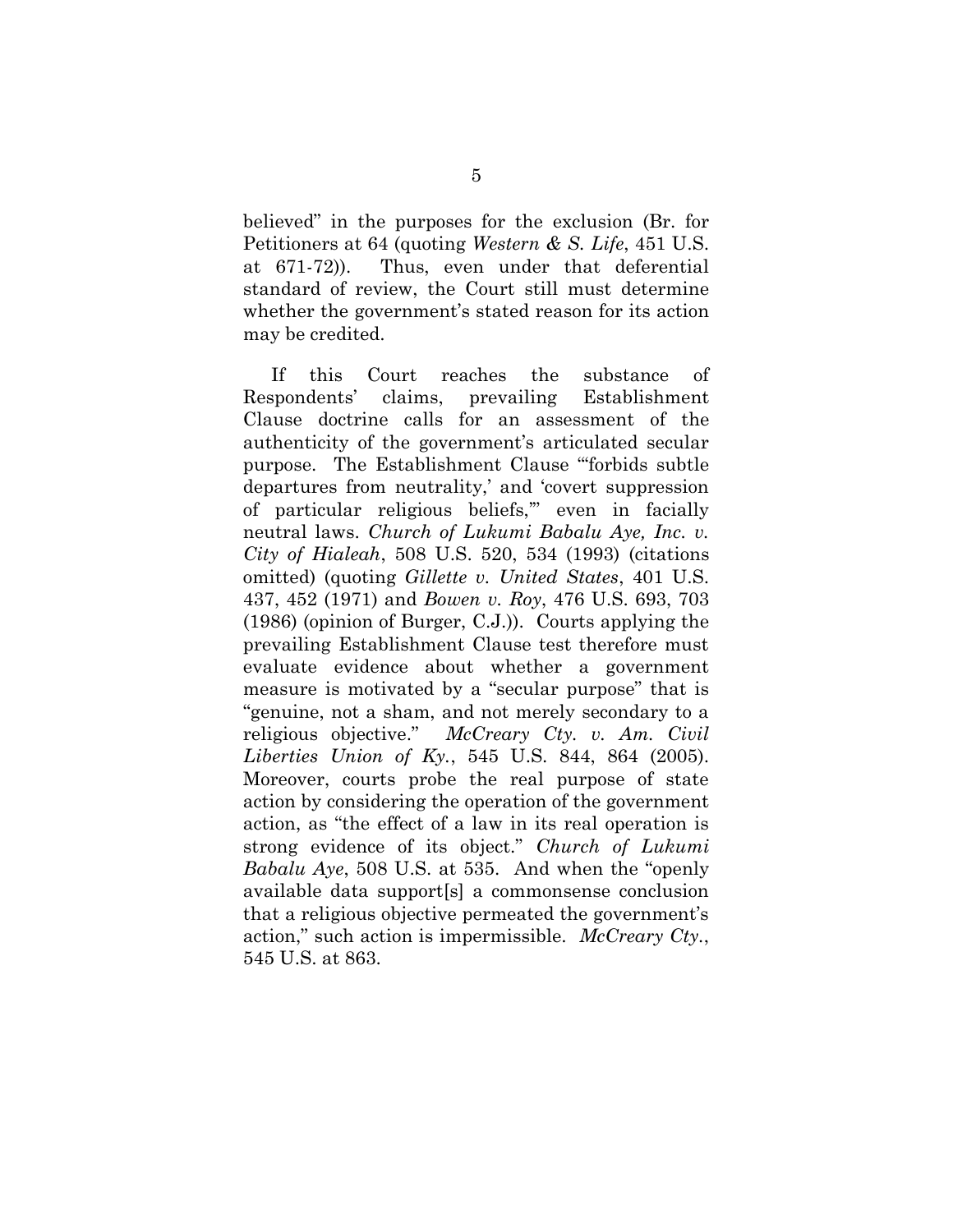Here, the government justifies the Executive Order by asserting the need to "protect[] the nation from foreign terrorist entry into the United States." Cato's research, as set forth below, belies that claim. That evidence therefore bears on the Establishment Clause analysis.

Moreover, the Supreme Court has held that government actions that discriminate among religions require application of strict scrutiny. *Larson v. Valente*, 456 U.S. 228, 246 (1982). Strict scrutiny requires consideration of whether government action furthers a compelling government interest and whether the action is narrowly tailored to that interest. *Id.* at 246-247; *see also Adarand Constructors, Inc. v. Pena*, 515 U.S. 200, 227 (1995). Critical to the inquiry is whether the government action "visits 'gratuitous restrictions'" that are unwarranted by the government's claimed interest. *Church of Lukumi Babalu Aye*, 508 U.S. at 538 (quoting *McGowan v. Maryland*, 366 U.S. 420, 520 (1961) (opinion of Frankfurter, J.)). Where government action imposes such overinclusive restrictions, "[i]t is not unreasonable to infer, at least when there are no persuasive indications to the contrary, that [such] a law . . . seeks not to effectuate the stated governmental interests," but rather to advance impermissible purposes. *Id.*; *see also Larson*, 456 U.S. at 248 ("Appellants must demonstrate that the challenged . . . rule is closely fitted to further the interest that it assertedly serves."). On the flip side, when a government action is materially *under*inclusive by failing to restrict activities "that endanger[] [the government's] interests in a similar or greater degree than" those activities that the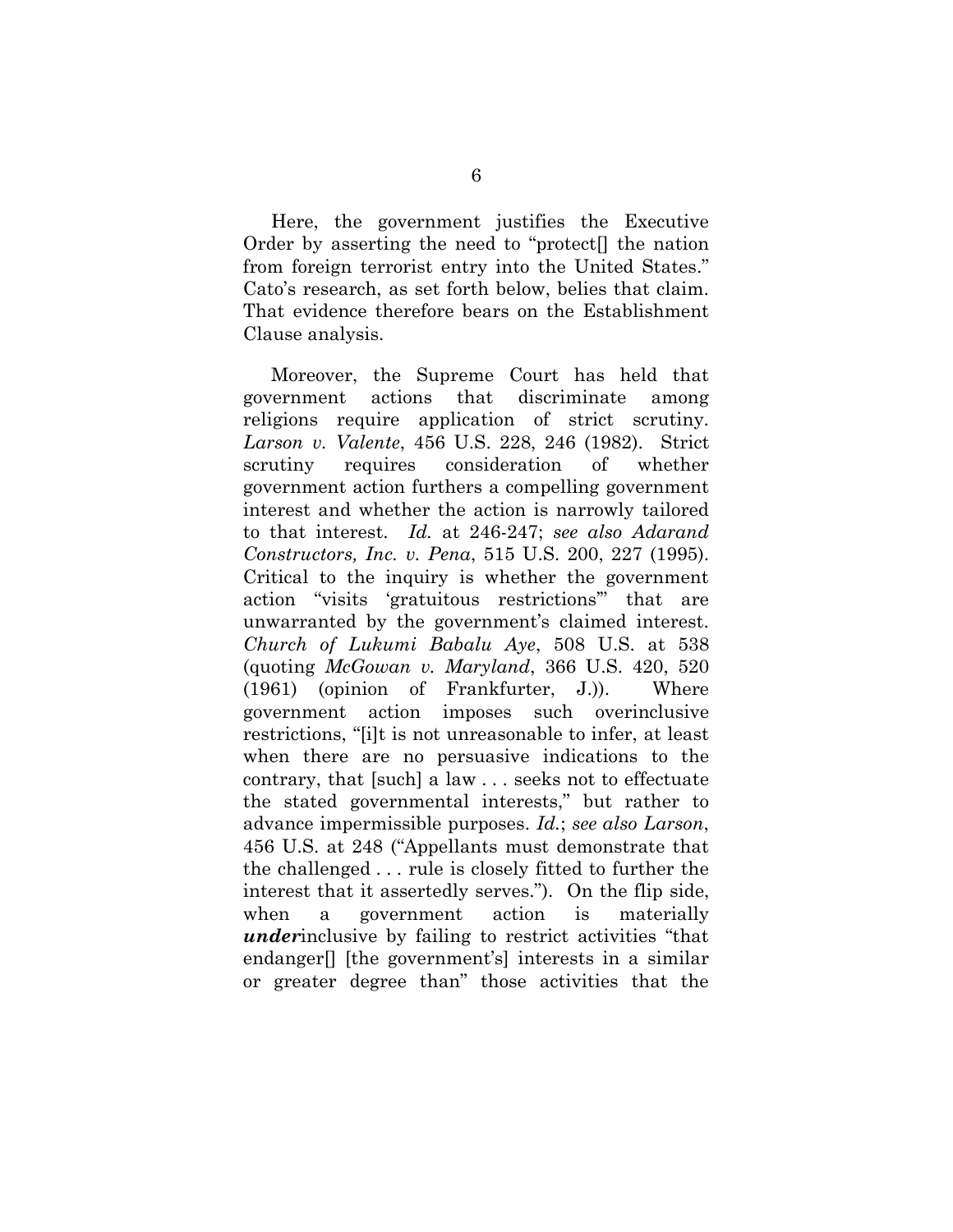action does restrict, the government undermines its claim that it is pursuing a compelling interest and raises the specter that the government is using its stated objective to pursue prohibited discrimination. *Church of Lukumi Babalu Aye*, 508 U.S. at 543. To assess whether a government action's purported purpose is genuine, both law and common sense require courts to consider the extent to which the government has failed to take less-restrictive actions that would further its purpose. *See, e.g.*, *id.* at 547 ("[A] law cannot be regarded as protecting an interest 'of the highest order' . . . when it leaves appreciable damage to that supposedly vital interest unprohibited.") (quoting *Florida Star v. B.J.F.*, 491 U.S. 524, 541-42 (1989) (Scalia, J. concurring in part and concurring in judgment)); *Florida Star*, 491 U.S. at 540 ("[T]he facial underinclusiveness of [the statute] raises serious doubts about whether Florida is, in fact, serving, with this statute, the significant interests which appellee invokes in support of [the statute]."); *Reed v. Town of Gilbert*, 135 S. Ct. 2218, 2232 (2015) (holding a law limiting signage as impermissible under the First Amendment because it left other threats to the town's asserted interests unprohibited).

The evidence presented by Cato below, which demonstrates a complete disconnect between the stated purposes of the Order and its actual operation and effects, bears on precisely these issues.

Similar doctrines apply, with variations not relevant here, to the Equal Protection and RFRA challenges to the Order. *See Adarand Constructors*, 515 U.S. at 227 (as to equal protection under the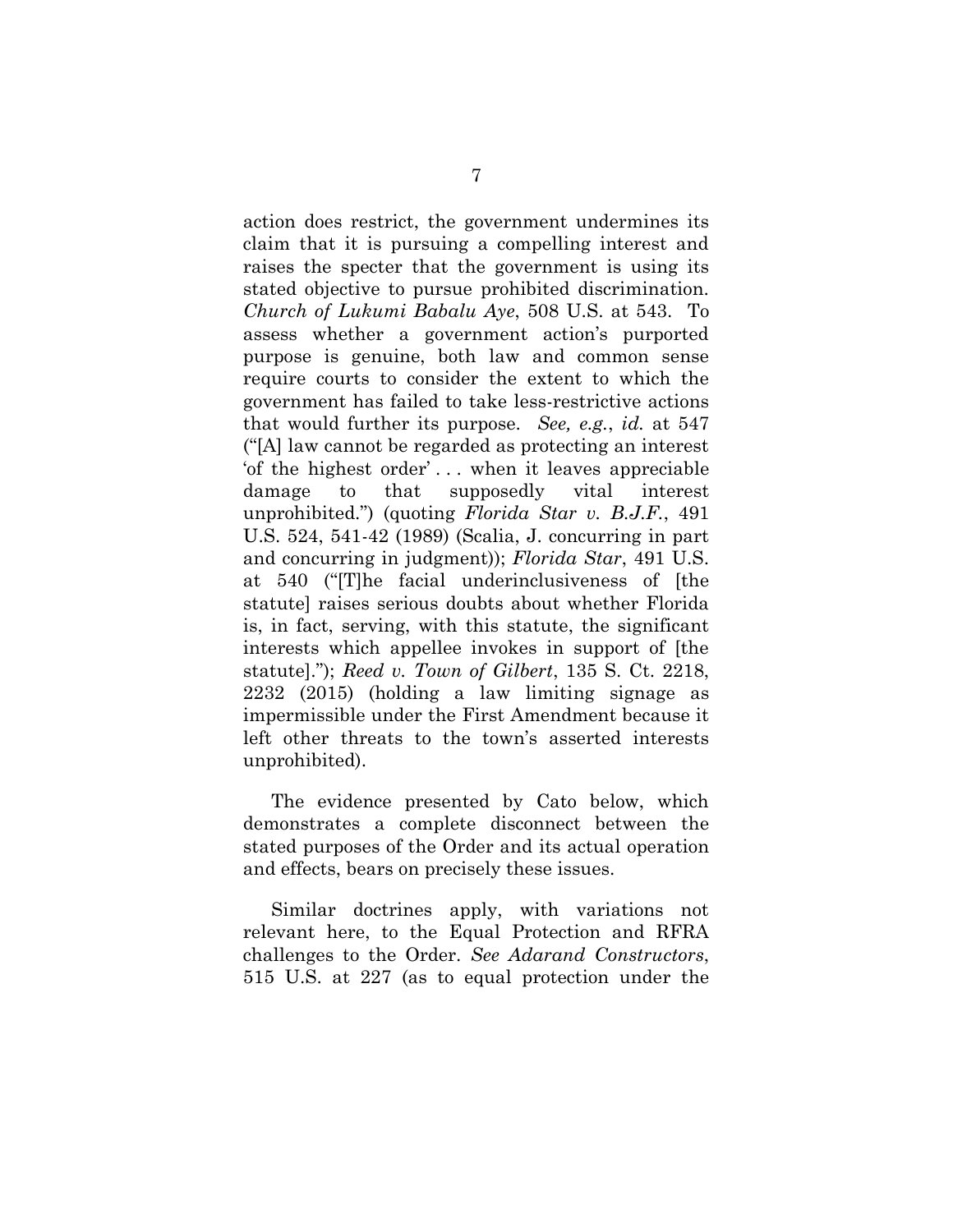Fifth Amendment); 42 U.S.C. § 2000bb–1; *Burwell v. Hobby Lobby Stores, Inc.*, 134 S. Ct. 2751, 2761 (2014) (as to RFRA). RFRA governs actions that place burdens on the exercise of religion, 42 U.S.C. § 2000bb–1; equal protection doctrine governs government action that draws distinctions based on suspect classifications such as race, religion, or alienage, *see City of New Orleans v. Dukes*, 427 U.S. 297, 303 (1976). Where such distinctions exist, a court may engage in "a sensitive inquiry into such circumstantial and direct evidence of intent as may be available." *Vill. Of Arlington Heights v. Metro. Hous. Dev. Corp.*, 429 U.S. 252, 266 (1977); *see also Hunter v. Underwood*, 471 U.S. 222, 227-28 (1985).

Under any of these doctrines of judicial review, there is ample evidence of a poor fit between the purpose of the Order and its effects.

**II. THE CATO INSTITUTE'S ORIGINAL RESEARCH INTO THE RELATIONSHIP BETWEEN IMMIGRATION AND TERRORISM SUGGESTS THAT THE ORDER WILL NOT ADVANCE ITS STATED PURPOSES**

If the real purpose of the Entry Ban is to protect against an attack in the United States by foreign terrorists, then the Ban fails. Its obvious design flaws mean that it will not meaningfully reduce the risk of terrorism on U.S. soil.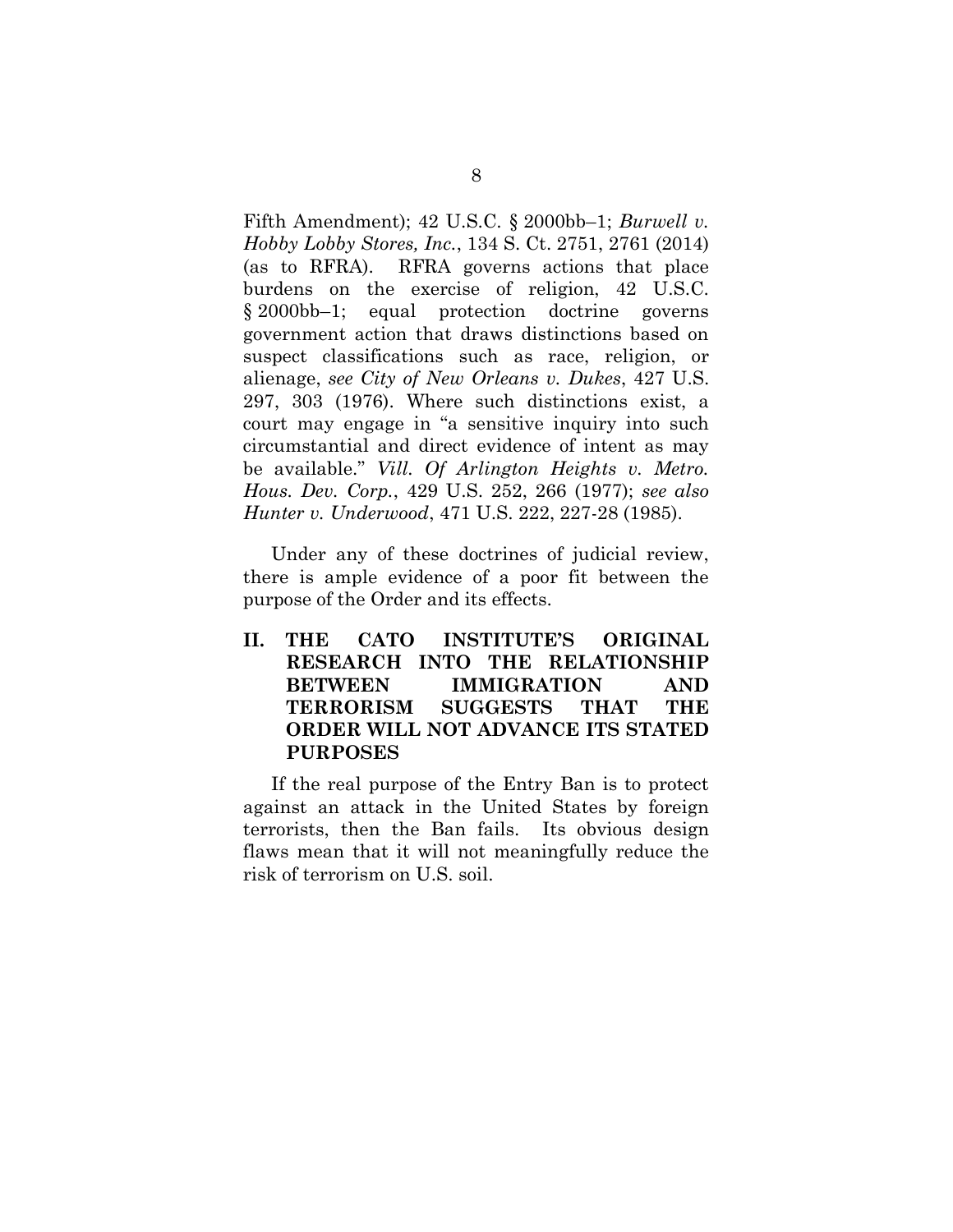### **A. The Entry Ban Is Based on the False Premise that the Government Needs the Cooperation of Foreign Governments to Process Visa Applications.**

The government justifies the designation of countries for the Entry Ban by claiming that the six countries are "[un]willing[] or [un]ab[le] to share or validate important information about individuals seeking to travel to the United States." Order § 1(d). It further states that the Ban is needed to allow time for the Secretary of Homeland Security to "conduct a worldwide review to identify whether, and if so what, additional information will be needed from each foreign country to adjudicate an application by a national of that country." *Id.* § 2(a). These explanations rely on a false premise.

It is *applicants*, and not the government, who bear the burden to produce information showing their eligibility for a visa. The government has no obligation to obtain this information on its own, and may exclude any individual who fails to meet this burden. 8 U.S.C. § 1361. All evidence of which Cato is aware indicates that consular officers already enforce this burden of proof and have reacted to the changing conditions in each of the Designated Countries on a proper, individualized basis. For the past seven years, the B visa refusal rate (the share of applicants denied a business and/or tourism visitor visa for any reason) for the excluded nationalities has been an average of 79 percent higher than for all other nationalities. U.S. Dep't of State, *Calculation of the Adjusted Visa Refusal Rate for Tourist and Business Travelers Under the Guidelines of the Visa Waiver Program*, [https://travel.state.gov/content/dam/](https://travel.state.gov/content/dam/visas/Statistics/Non-Immigrant-Statistics/refusalratelanguage.pdf)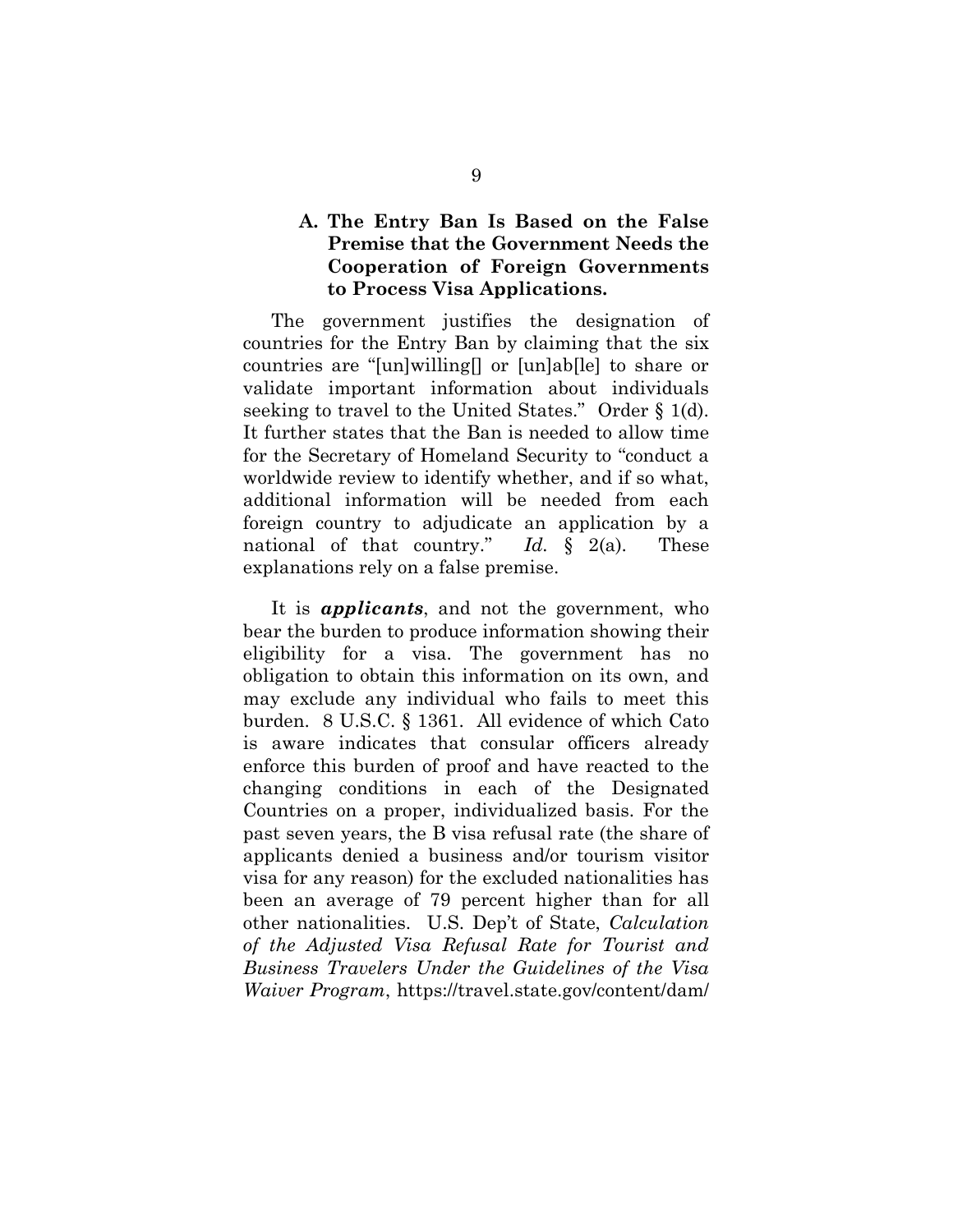[visas/Statistics/Non-Immigrant-Statistics/refusalrate](https://travel.state.gov/content/dam/visas/Statistics/Non-Immigrant-Statistics/refusalratelanguage.pdf) language.pdf [hereinafter Dep't of State, *Adjusted Visa Refusal Rate*] (last visited Aug. 30, 2017); U.S. Dep't of State, *Visitor Visa*, https://travel.state.gov/ [content/visas/en/visit/visitor.html \(last visited Sept. 6,](https://travel.state.gov/content/visas/en/visit/visitor.html) 2017).

| Country                             | 2010 | 2011 | 2012 | 2013 | 2014 | 2015 | 2016 |
|-------------------------------------|------|------|------|------|------|------|------|
| Somalia                             | 70   | 67   | 62   | 66   | 52   | 65   | 64   |
| Syria                               | 28   | 33   | 42   | 46   | 60   | 63   | 60   |
| Iraq                                | 42   | 27   | 33   | 39   | 41   | 53   | 52   |
| Yemen                               | 54   | 48   | 48   | 44   | 44   | 54   | 49   |
| Iran                                | 39   | 31   | 38   | 48   | 42   | 39   | 45   |
| Libya                               | 14   | 31   | 39   | 34   | 34   | 43   | 41   |
| Sudan                               | 33   | 41   | 45   | 48   | 42   | 40   | 37   |
| Average <sup>4</sup>                | 40   | 40   | 44   | 46   | 45   | 51   | 50   |
| All other<br>countries <sup>5</sup> | 26   | 25   | 24   | 25   | 25   | 26   | 27   |

**Table 1: B Visa Refusal Rate (% of Applicants) by Country** 

 $\overline{a}$ 

<sup>4</sup> Average based on the simple arithmetic mean of the data for the seven countries shown in the table and not weighted by number of applicants.

<sup>5</sup> Average based on the arithmetic mean of the data for all countries excluding the seven shown in the table; data includes stateless persons.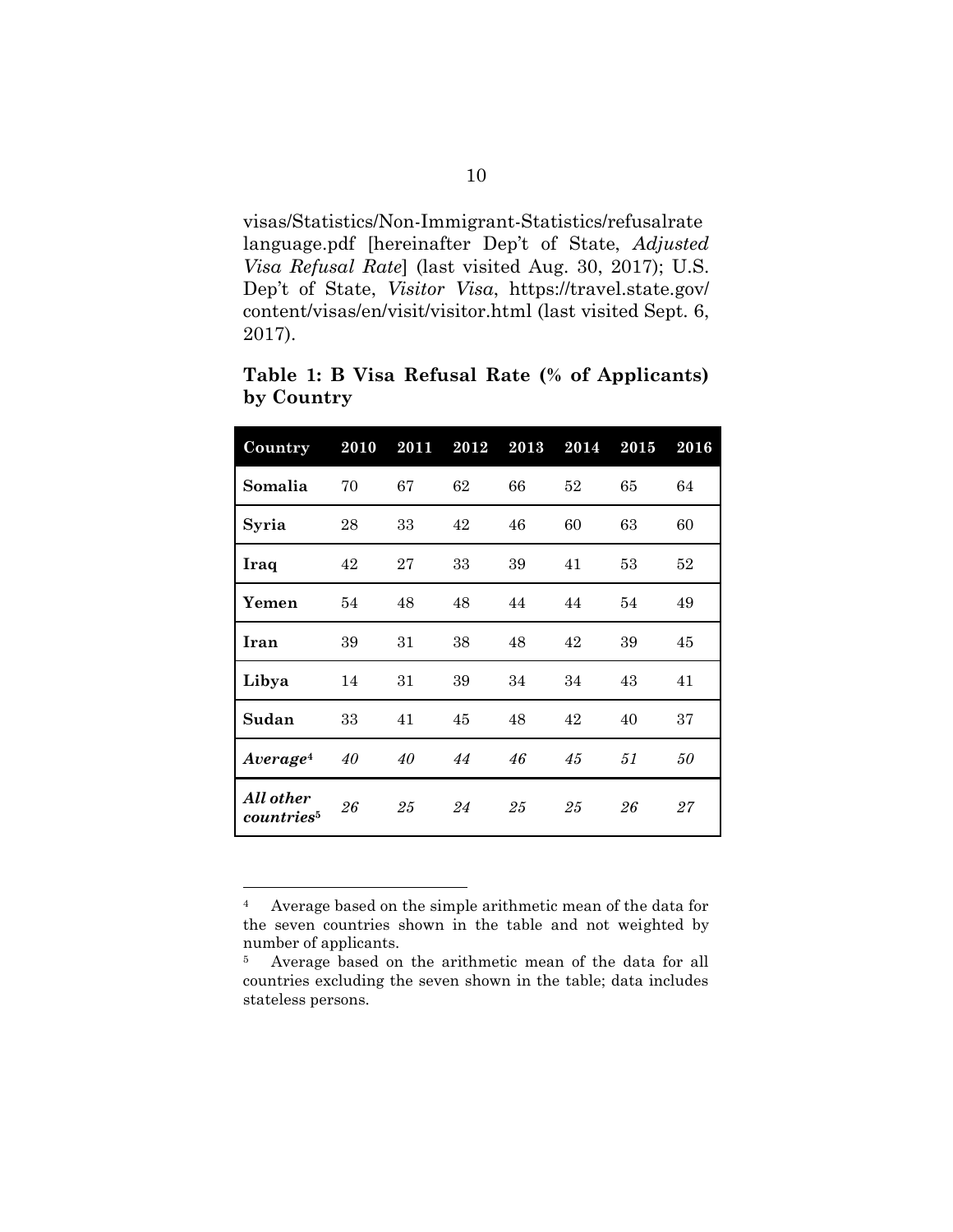Source: Cato Institute calculations based on data in Dep't of State, *Adjusted Visa Refusal Rate*, *supra*.

These denial rates reflect in part the existing availability of documentary evidence from visa applicants. While the average visa denial rate for all other countries has remained relatively constant in recent years, the average denial rate of the six Designated Countries (plus Iraq) increased from approximately 40% to 50% between 2010 and 2016 a rate increase of 25%. In particular, the conflicts in Libya and Syria coincided with refusal rates that more than doubled. *See supra* Table 1. Based on Cato's familiarity with the visa-application process, it believes that many of these rejections were likely a consequence of the inability of applicants to access documents and other evidence necessary to prove their eligibility for a visa, indicating that the government has no need to exclude nationalities on a categorical basis due to information deficits.

### **B. Visa Vetting Failures of Terrorists Are Very Rare and Have Not Occurred Primarily in the Designated Countries.**

Even if the premise of the Order were valid, the security justifications provided in Section 1(h) of the Order for the purported necessity of revamping security screening do not support its sweeping prohibitions. The Order's central evidentiary assertion is that "[r]ecent history shows that some of those who have entered the United States through our immigration system have proved to be threats to our national security," citing "hundreds of persons born abroad" who were convicted of "terrorismrelated crimes in the United States" since 2001.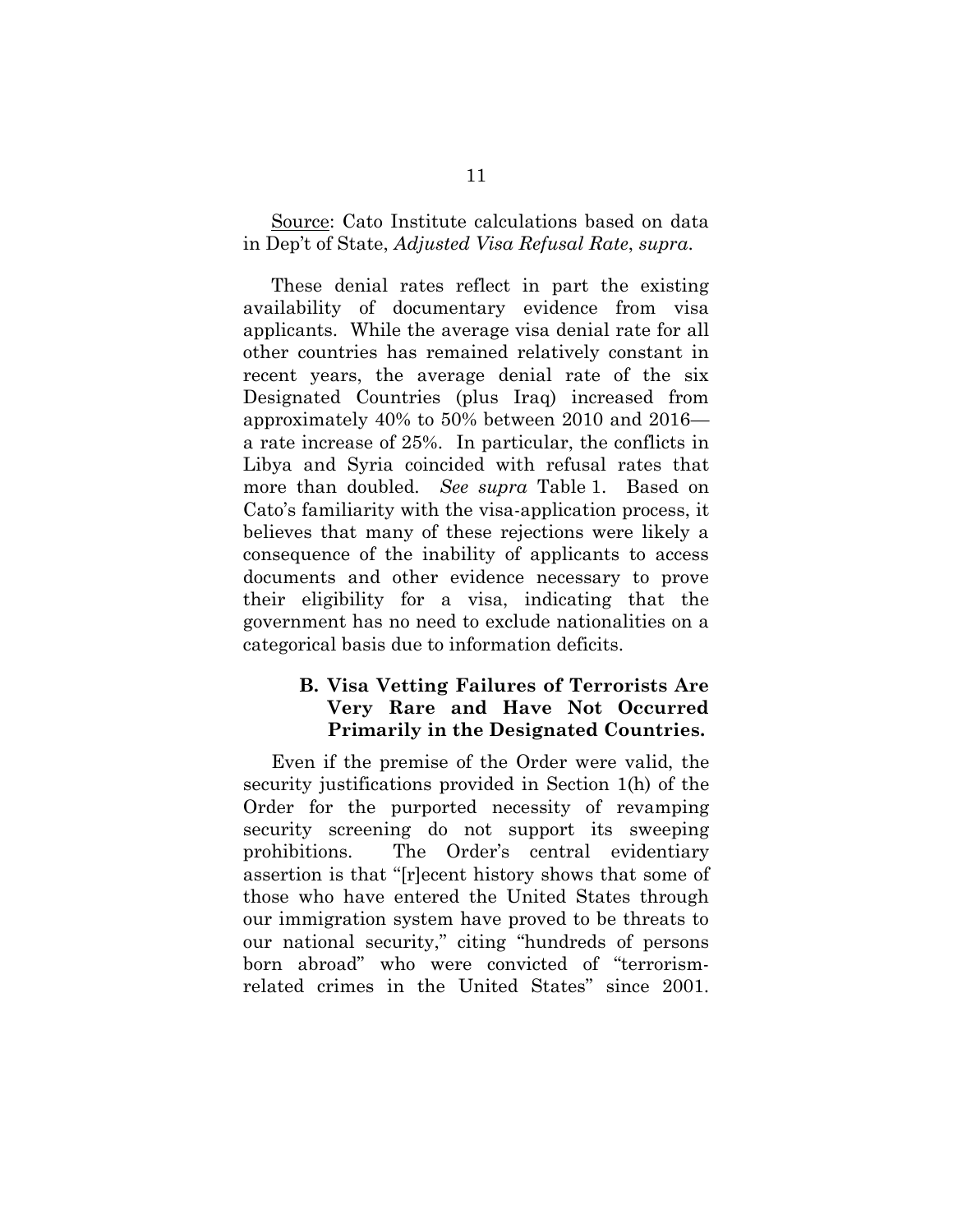Order § 1(h). But it is factually inaccurate to claim that hundreds of people born abroad who were convicted of terrorism offenses entered "through our immigration system."

The Order inflates the number of crimes by including "terrorism-related" offenses and falsely implying that the offenders all entered the United States as a result of vetting failures in recent years. The below analysis reveals that since 2001, likely only four people from the six Designated Countries have improperly entered the U.S. due to vetting failures and gone on to commit terrorism offenses in the United States. Those four persons represent less than two percent of all terrorism offenders since September 11, 2001.

According to a list compiled by the Department of Justice's National Security Division, "terrorismrelated" convictions include those for non-terrorism offenses if there was a link to a terrorism investigation. Nat'l Sec. Div., Dep't of Justice, *Introduction to the National Security Division's Chart of Public/Unsealed International Terrorism and Terrorism-related Convictions From 9/11/01 to 12/- 31/15* (Aug. 26, 2016), https://object.cato.org/sites/ [cato.org/files/wp-content/uploads/dojterrorismrelated](https://object.cato.org/sites/cato.org/files/wp-content/uploads/dojterrorismrelatedconvictions2015.pdf) convictions2015.pdf [hereinafter *NSD List*]. Almost half—approximately 45 percent—of the NSD List's "terrorism-related" convictions from 2001 to 2015 were for non-terrorism offenses. *Id.*; David Bier, *Very Few Immigration Vetting Failures of Terrorists Since 9/11*, *Cato Institute: Cato at Liberty* (Aug. 31, 2017), [https://www.cato.org/blog/very-few-immigration-vet](https://www.cato.org/blog/very-few-immigration-vetting-failures-terrorists-911) ting-failures-terrorists-911 [hereinafter Bier, *Few*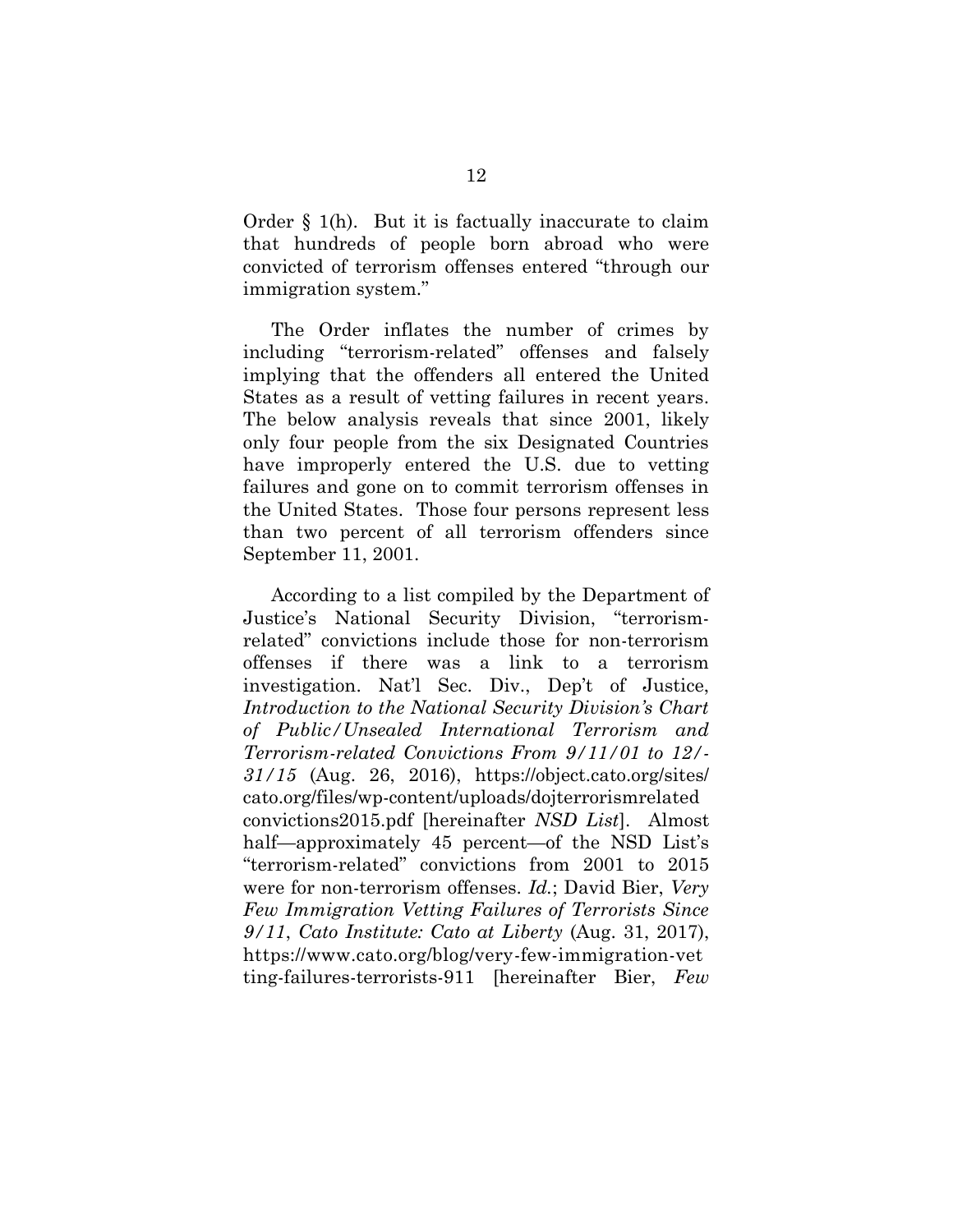*Vetting Failures*]. The non-terrorism offenses on the NSD List mainly include false statements to investigators, immigration violations, identity fraud, and drug convictions. *Id*.

As of March 2017 when the President signed the Order, less than two hundred foreigners had entered the United States legally through the immigration system and were convicted of or killed during terrorism offenses here. *Id*. Rather, a majority of U.S. terrorism offenders were either born in the United States or brought into the country by U.S. law enforcement for arrest or prosecution. *Id*. These individuals did not enter "through the immigration system." The "hundreds of persons" claim is therefore exceptionally misleading in context.

The Order further asserts that these "hundreds" entered the country in "recent history," particularly since September 11, 2001—that is, after the U.S. government substantially upgraded its immigration vetting processes. Order § 1(h). In fact, only 34 terrorism offenders entered through the immigration system since then. Bier, *Few Vetting Failures*, *supra* (reporting findings following a review of the NSD List, the Department of Justice web site, the George Washington University Program on Extremism, and the New America Foundation International Security Program). Again, this is far fewer than the "hundreds" claimed in the Order. These 34 offenders were born in 22 different countries, including eight countries that are non-majority Muslim. Three of the Order's Designated Countries—Yemen, Libya, and Syria—are not among those 22 countries, and 80 percent of the offenders came from non-designated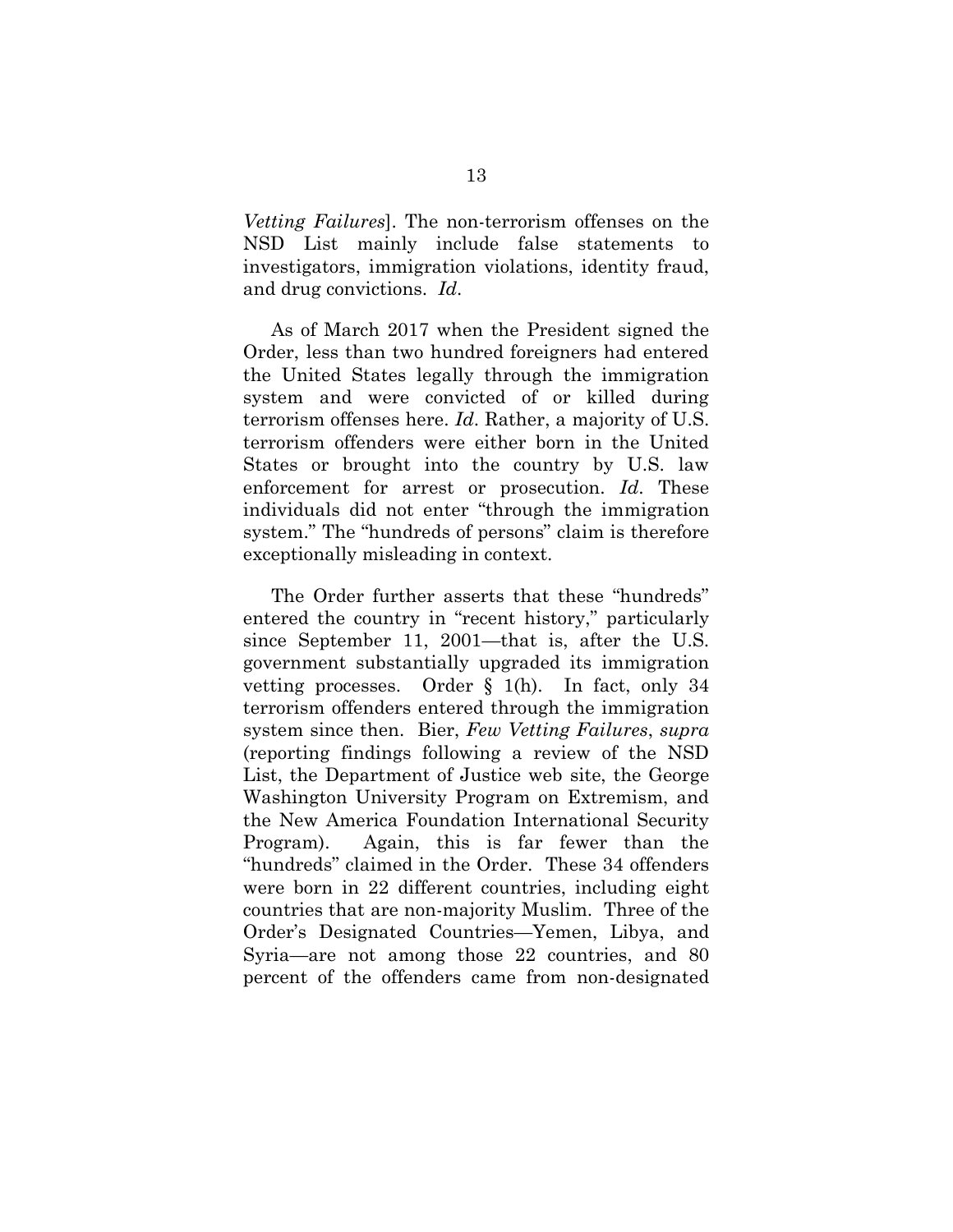countries. *Id*. This reinforces the conclusion that the Order's designations are not reflective of the best evidence on terrorism threats, and that nationality is not a useful predictor of terrorist activity.

Moreover, not all of these 34 offenders entered the country as a result of vetting failures. In publiclyavailable statements, the government has indicated that 11 of the 34 were radicalized prior to entry. Bier, *Few Vetting Failures*, *supra*. Many of the remaining 23 appear to have radicalized after entry. *Id*. Fourteen entered as juveniles, including nine children who were 15-years old or younger when they entered. *Id.* Six converted to Islam after their entry. There is direct evidence that others radicalized after entry, including Tamerlan Tsaernaev, one of the Boston bombers, who entered as a 16-year-old and who, according to the House Homeland Security Committee, likely radicalized during a brief trip to Russia after nearly a decade in the United States. Majority Staff of the Comm. on Homeland Sec., U.S. H.R. Comm. on Homeland Sec., *The Road to Boston: Counterterrorism Challenges and Lessons from the Marathon Bombings*, at 9-10, 15 (Mar. 2014), [https://homeland.house.gov/files/documents/Boston-](https://homeland.house.gov/files/documents/Boston-Bombings-Report.pdf)Bombings-Report.pdf. Defining "vetting failure" very broadly and including all of the uncertain cases, only 18 offenders who entered the United States "through the immigration system" after September 11 were likely radicalized prior to their admission to the United States, such that one could conclude that the terrorism vetting system failed to identify information that may have excluded them from entry. Bier, *Few Vetting Failures*, *supra*. This is again far fewer than the "hundreds" asserted in the Order.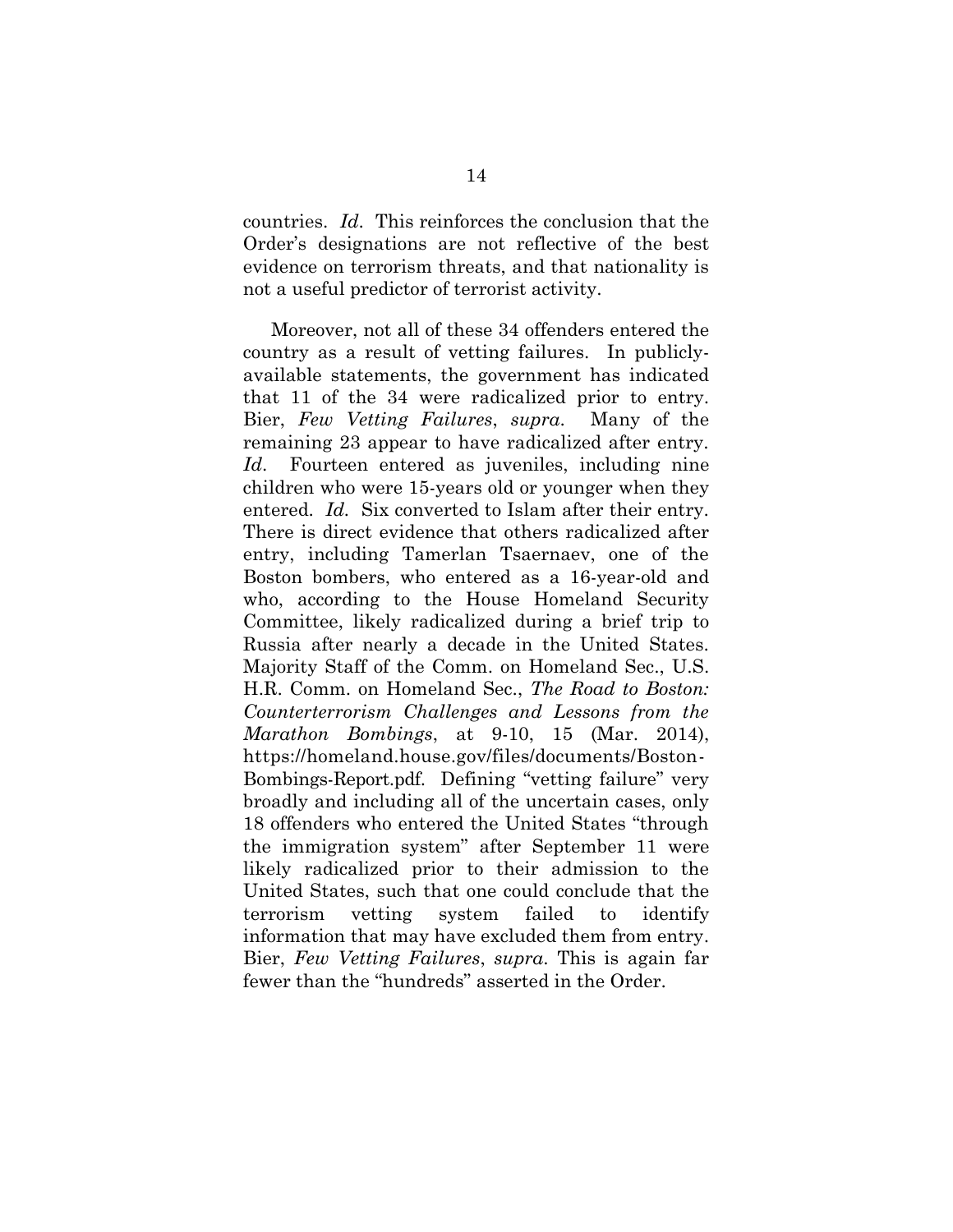The 18 likely vetting failures involved immigrants from 13 different countries. *Id*. Four of the six Designated Countries—Yemen, Libya, Syria, and Iran—had no vetting failures at all after 9/11. *Id*. Only four of the 18 likely vetting failures came from the Designated Countries, while 78 percent came from non-designated nations. The four vetting failures from the Designated Countries represent less than two percent of all terrorism offenders since 9/11. Id. This again reinforces the futility of attempting nationality-based discrimination as a form of visa security and highlights the disconnect between the Order and the reality of terrorism threats.

The threat posed by these 18 offenders hardly justifies a broad entry ban based on nationality. Only half of these 18 even planned an attack targeting Americans in the United States, and only one, Pakistani national Tashfeen Malik, killed anyone in the United States. Bier, *Few Vetting Failures, supra*. Thus, a vetting failure has allowed a single deadly terrorist to enter the country legally in more than a decade and a half—during a time when more than 360 million foreigners were granted visas or authorized to enter without visas—and this terrorist was not even a person from one of the Designated Countries. U.S. Dep't of Homeland Sec., *2015 Yearbook of Immigration Statistics* (last updated May 16, 2017), https://www.dhs.gov/immigration[statistics/yearbook/2015; Bureau of Consular Affairs,](https://www.dhs.gov/immigration-statistics/yearbook/2015) U.S. Dep't of State, *Report of the Visa Office: 2002- 2016* (2017), https://travel.state.gov/content/visas/ [en/law-and-policy/statistics/annual-reports.html.](https://travel.state.gov/content/visas/en/law-and-policy/statistics/annual-reports.html)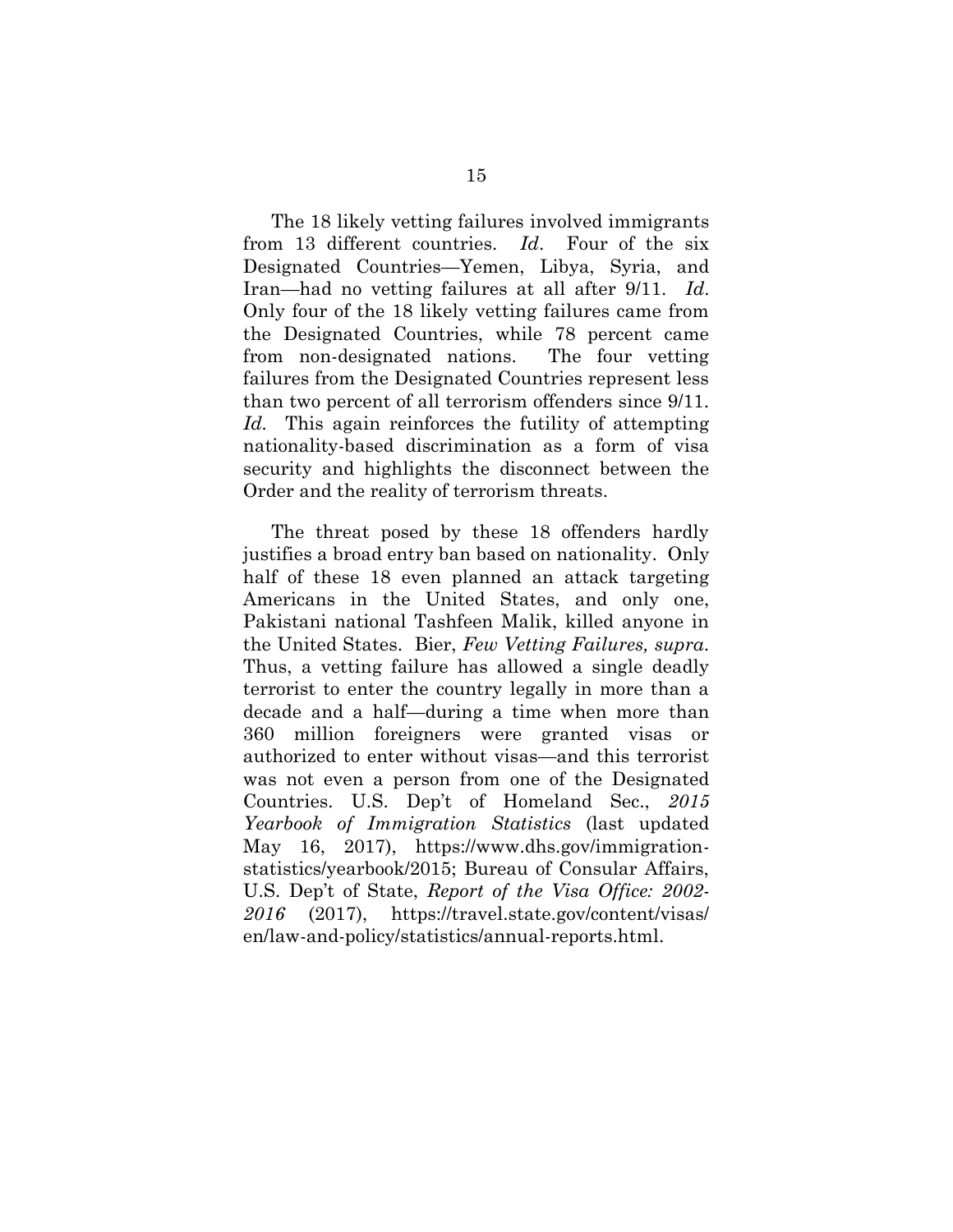Far from contradicting these conclusions, the Order's specific examples of foreign-born terrorism offenders confirm them. The only example in the Order itself of a national of one of the Designated Countries engaging in terrorism could not have been prevented by improved vetting: The Order refers to a Somali refugee named Mohamed Mohamud who had concocted a plot with an undercover FBI agent to detonate a bomb in Portland (in which no one was ultimately killed); however, Mohamud had entered the United States as a toddler. *United States v. Mohamud*, 843 F.3d 420, 423 (9th Cir. 2016). Although the claimed purpose of the Order is to "improve the screening and vetting protocols and procedures associated with the visa-issuance process and the USRAP," Order § 1(a), no additional procedures could determine which toddlers will become terrorists years later.

The only other evidence provided as justification for the Order's Entry Ban is similarly inapposite: The Order references two Iraqi refugees who had attempted to support a foreign terrorist organization in Iraq, and who were not planning an attack in the United States. Indictment, *United States v. Alwan*, No. 1:11-cr-00013 (W.D. Ky. May 26, 2011). Moreover, the Obama Administration already modified refugee screening procedures to account for the risk posed by these individuals. David Bier, *Deconstructing Trump's Security Defense of His Immigration Ban*, *Cato Institute: Cato at Liberty* (Mar. 9, 2017), https://www.cato.org/blog/deconstructing-trumps[security-defense-immigration-ban. Following this](https://www.cato.org/blog/deconstructing-trumps-security-defense-immigration-ban) case, the Obama administration imposed more extensive background checks on Iraqi refugees, in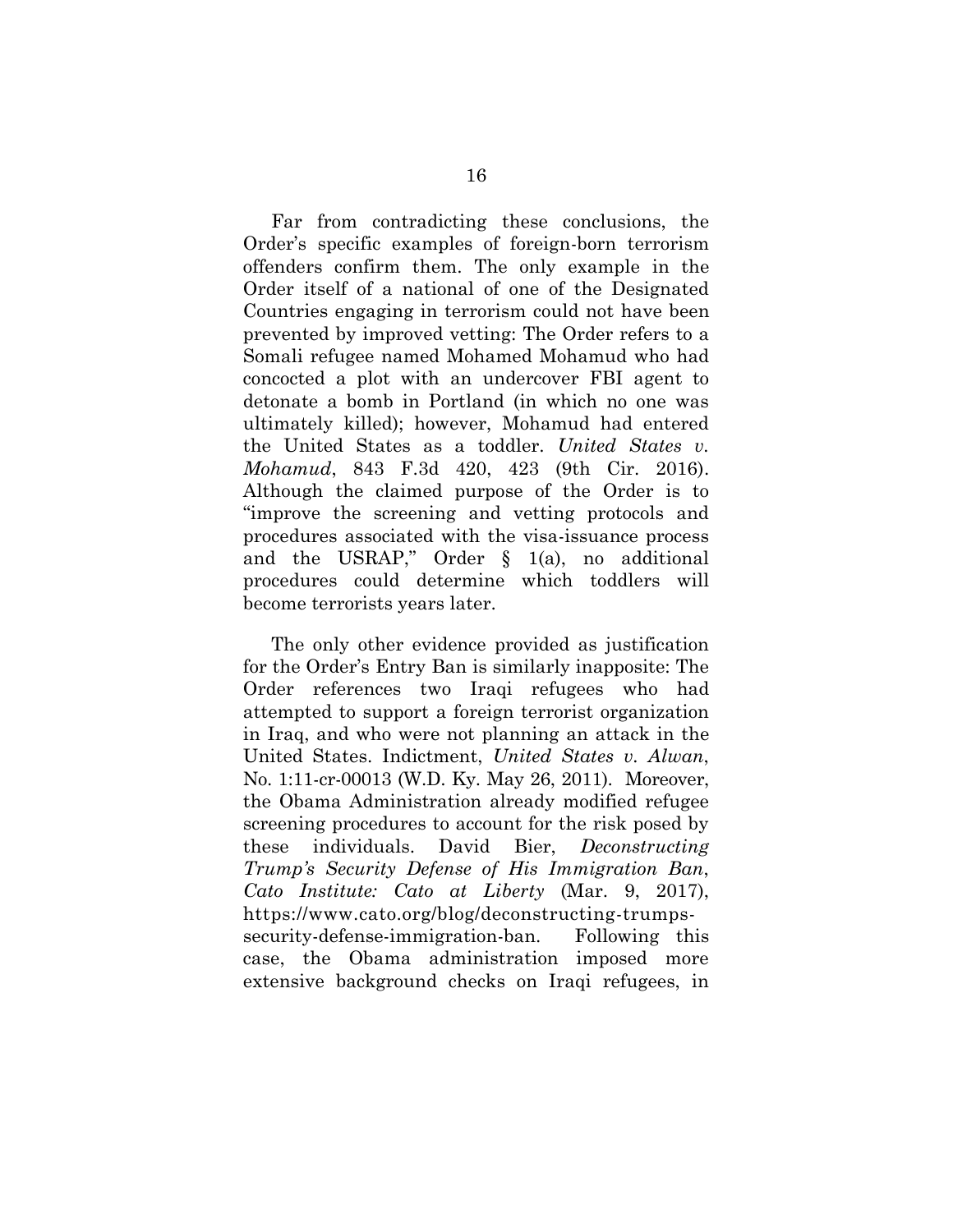addition to reviewing the records of Iraqis who had already settled in the United States. Glenn Kessler, *Fact Checker: Trump's facile claim that his refugee policy is similar to Obama's in 2011*, Wash. Post (Jan. 29, 2017) https://www.washingtonpost.com/ [news/fact-checker/wp/2017/01/29/trumps-facile-claim](https://www.washingtonpost.com/news/fact-checker/wp/2017/01/29/trumps-facile-claim-that-his-refugee-policy-is-similar-to-obama-in-2011/?tid=a_inl&utm_term=.c5f6a065c41c)that-his-refugee-policy-is-similar-to-obama-in-2011/ ?tid=a\_inl&utm\_term=.c5f6a065c41c.

### **C. The Designated Countries Are Not the Countries Whose Nationals Have Been Most Likely to Commit Lethal Acts of Terrorism on U.S. Soil.**

In any event, the government's selection of the Designated Countries is not based on any meaningful national security risk when viewed in light of the "recent history" suggested by the Order. To the contrary, there is a total disconnect between the countries chosen and countries whose nationals, historically, have committed acts of terrorism on U.S. soil.

The Order asserts that the six Designated Countries were selected based on conditions within those countries, listing two situations to justify the designation: first, that the country is in the midst of conflict that involves a U.S.-listed Foreign Terrorist Organization (Somalia, Syria, Libya, and Yemen); and second, that the United States has recognized the government of the country as a State Sponsor of Terrorism (Iran, Sudan, and Syria). Order §§ 1(d)-(e); Bureau of Counterterrorism, U.S. Dep't of State, *Foreign Terrorist Organizations*, https://www.state. [gov/j/ct/rls/other/des/123085.htm](https://www.state.gov/j/ct/rls/other/des/123085.htm) (last visited Aug. 30,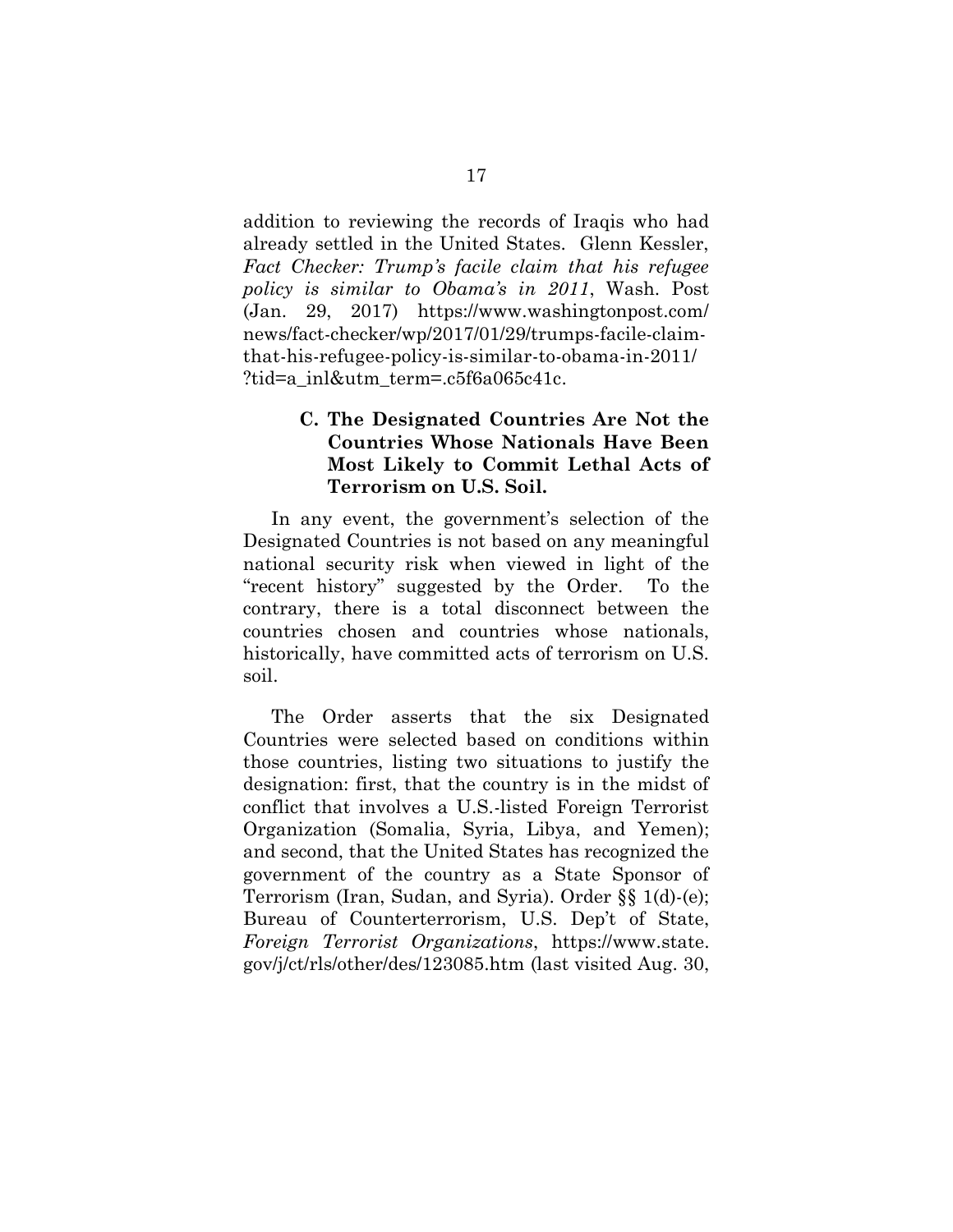2017). The government states that either situation "increases the chance that conditions will be exploited to enable terrorist operatives or sympathizers to travel to the United States," Order § 1(d), but offers no evidence for that claim.

To the contrary, despite hundreds of thousands of visas issued to nationals of these countries, the fact that a nation is a State Sponsor of Terrorism has not historically correlated with the likelihood of its nationals becoming terrorists in the United States. Bureau of Consular Affairs, U.S. Dep't of State, *Nonimmigrant Visa Statistics, FY1997-2016 NIV Detail Table*, [https://travel.state.gov/content/dam/visas/Stat](https://travel.state.gov/content/dam/visas/Statistics/Non-Immigrant-Statistics/NIVDetailTables/FYs97-16_NIVDetailTable.xls) [istics/Non-Immigrant-Statistics/NIVDetailTables/FYs](https://travel.state.gov/content/dam/visas/Statistics/Non-Immigrant-Statistics/NIVDetailTables/FYs97-16_NIVDetailTable.xls) [97-16\\_NIVDetailTable.xls](https://travel.state.gov/content/dam/visas/Statistics/Non-Immigrant-Statistics/NIVDetailTables/FYs97-16_NIVDetailTable.xls) (last visited Aug. 30, 2017) (reporting 655,463 non-immigrant visas issued to nationals of Iran, Sudan and Syria from fiscal year 1997 through 2016); Bureau of Consular Affairs, U.S. Dep't of State, 2016 Annual Report: Table XIV: Immigrant Visas Issued at Foreign Service Posts (by Foreign State of Chargeability), [https://travel.state.](https://travel.state.gov/content/dam/visas/Statistics/AnnualReports/FY2016AnnualReport/FY16AnnualReport-TableXIV.pdf) [gov/content/dam/visas/Statistics/AnnualReports/FY20](https://travel.state.gov/content/dam/visas/Statistics/AnnualReports/FY2016AnnualReport/FY16AnnualReport-TableXIV.pdf) [16AnnualReport/FY16AnnualReport-TableXIV.pdf](https://travel.state.gov/content/dam/visas/Statistics/AnnualReports/FY2016AnnualReport/FY16AnnualReport-TableXIV.pdf) (last visited Aug. 30, 2017) (reporting 104,245 visas issued to individuals chargeable to Iran, Sudan and Syria from fiscal years 2007 through 2016). The United States currently recognizes only Iran, Sudan, and Syria as State Sponsors of Terrorism, and there has not been a single death caused by terrorism on U.S. soil committed by a national of one of these three countries since at least 1975. Alex Nowrasteh, *Guide to Trump's Executive Order to Limit Migration for "National Security" Reasons*, Cato Institute: Cato At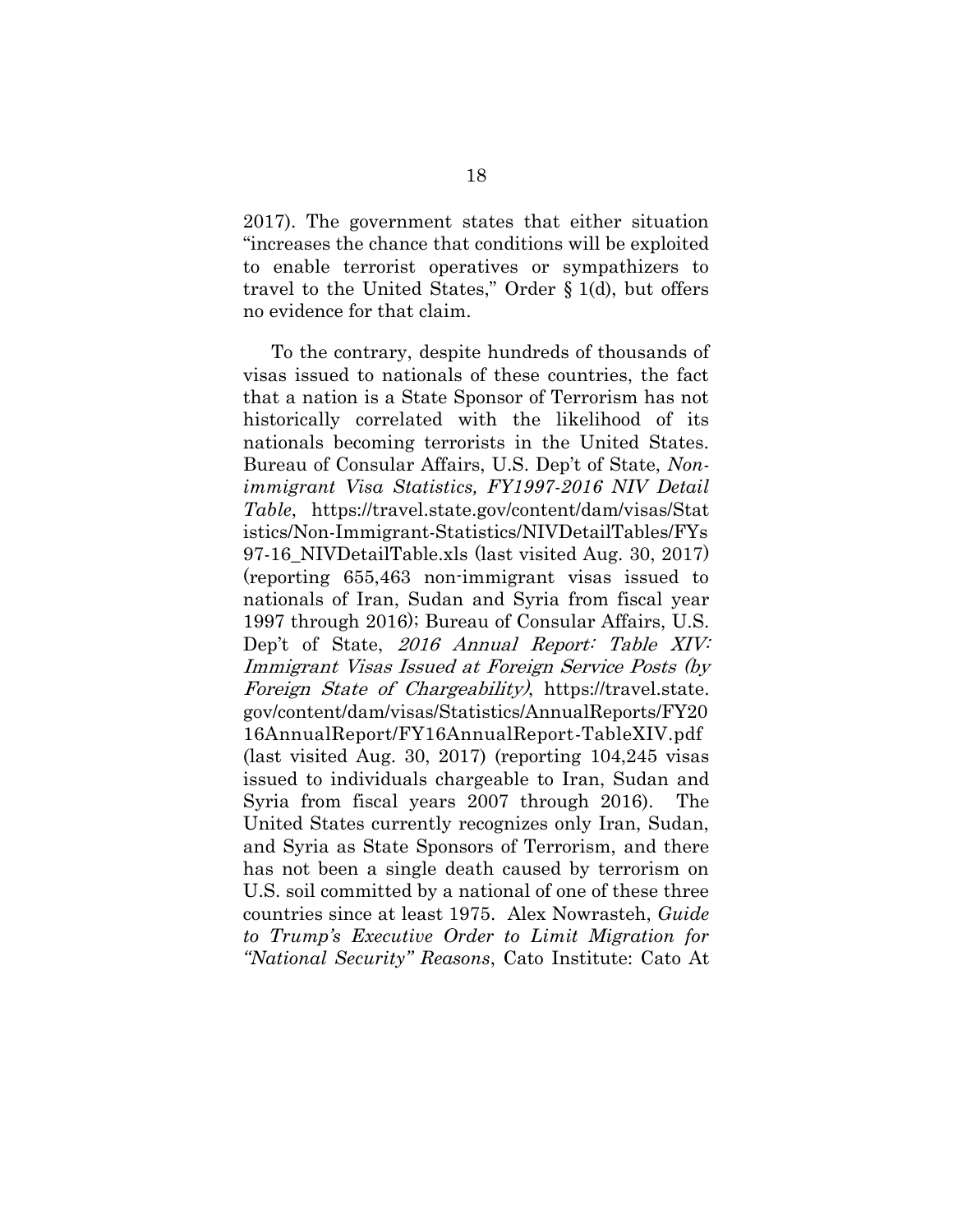Liberty (Jan. 26, 2017), [https://www.cato.org/blog/](https://www.cato.org/blog/guide-trumps-executive-order-limit-migration-national-security-reasons) [guide-trumps-executive-order-limit-migration-national](https://www.cato.org/blog/guide-trumps-executive-order-limit-migration-national-security-reasons)[security-reasons](https://www.cato.org/blog/guide-trumps-executive-order-limit-migration-national-security-reasons) [hereinafter Nowrasteh, *Guide*] (showing zero terrorism murders committed by persons with national origins in Iran, Syria, and Sudan); U.S. Dep't Of State, *State Sponsors of Terrorism*, <https://www.state.gov/j/ct/list/c14151.htm> (last visited Sept. 7, 2017).

Since the United States began designating countries as State Sponsors of Terrorism in 1979, the United States has recognized a total of eight such countries: Cuba (1982–2015), Iraq (1979–1982, 1990- –2004), Iran (1984–present), Libya (1979–2006), North Korea (1988–2008), South Yemen (1979–1990), Sudan (1993–present), and Syria (1979–present). Certification Permitting Rescission of Iraq as a Sponsor of Terrorism, 69 Fed. Reg. 58,793 (Sept. 24, 2004); Certification on Rescission of Libya's Designation as a State Sponsor of Terrorism, 71 Fed. Reg. 30,551 (May 26, 2006); Certification of Rescission of North Korea's Designation as a State Sponsor of Terrorism, 73 Fed. Reg. 37,351 (Jun. 26, 2008); Rescission of Determination Regarding Cuba, 80 Fed. Reg, 31,945 (Jun. 4, 2015); Jimmy Carter, Export Controls for Foreign Policy Purposes Letter to the Speaker of the House and the President of the Senate (Dec. 29, 1979), online by Gerhard Peters and John T. Woolley, The American Presidency Project [http://www.presidency.ucsb.edu/ws/index.php?pid=31](http://www.presidency.ucsb.edu/ws/index.php?pid=31886) 886; U.S. Dep't Of State, *State Sponsors of Terrorism*, <https://www.state.gov/j/ct/list/c14151.htm> (last visited Sept. 7, 2017). From 1975 through 2016, nationals from these countries have killed only three people in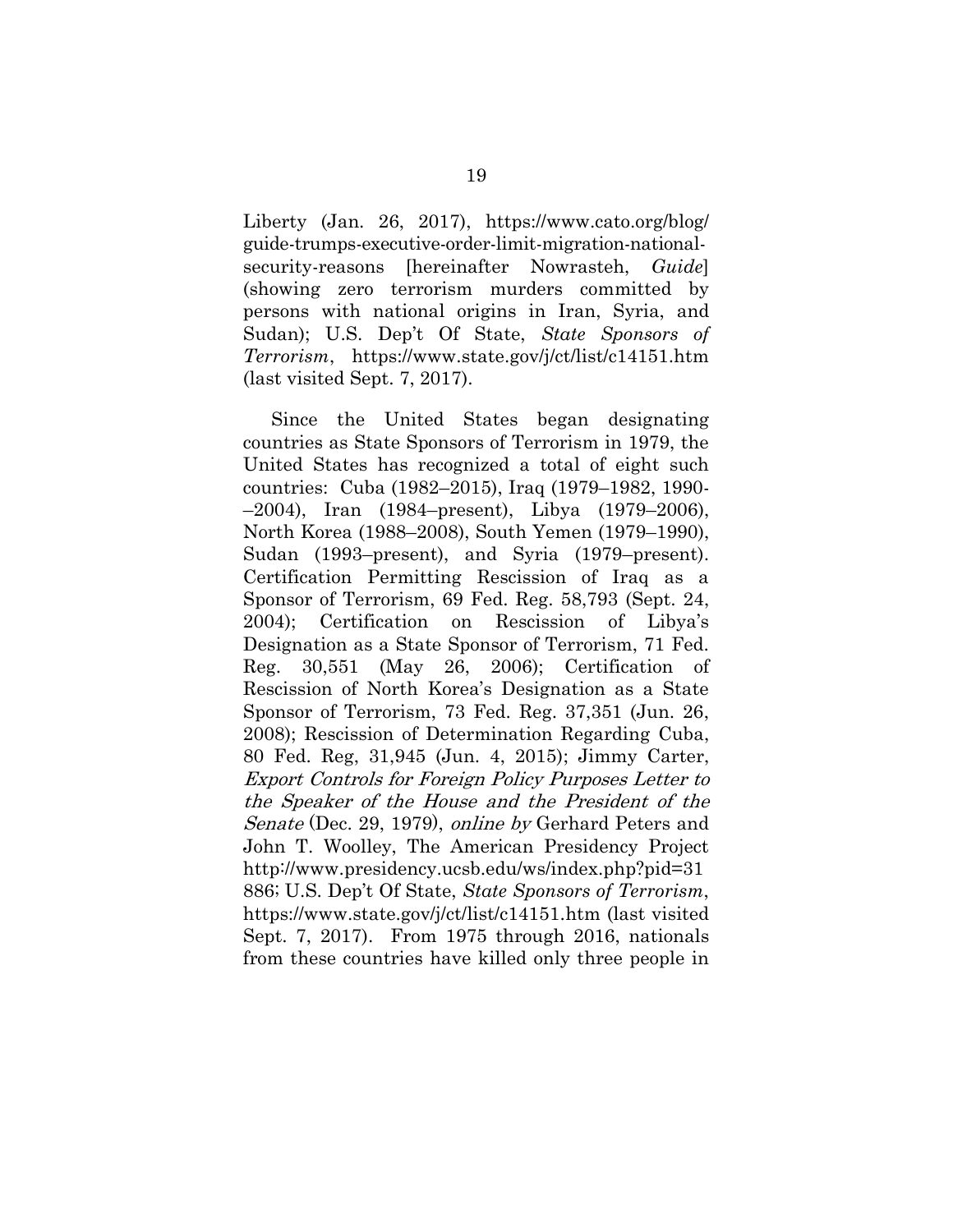the United States in acts of terrorism. Nowrasteh, *Guide*, *supra*; National Consortium for the Study of Terrorism and Responses to Terrorism, *Global Terrorism Database*, [Data file], [https://www.start.](https://www.start.umd.edu/gtd) [umd.edu/gtd](https://www.start.umd.edu/gtd) (last visited Sept. 1, 2017) [hereinafter, *Global Terrorism Database*]. All three murders were committed by Cuban nationals in 1975 and 1976 that is, *before* the U.S. government designated Cuba (or any other country) as a State Sponsor of Terrorism. Nat'l Sec. Research Div., RAND Corp., *RAND Database of Worldwide Terrorism Incidents*, [https://www.rand.org/nsrd/projects/terrorism-incidents/](https://www.rand.org/nsrd/projects/terrorism-incidents/download.html) [download.html](https://www.rand.org/nsrd/projects/terrorism-incidents/download.html) (last visited Sept. 1, 2017); *Global Terrorism Database*, *supra*.

Similarly, that a person is a national of a country in civil war has not predicted whether that person would present a terrorism risk. Cato's analysis of data regarding intra-state wars indicates that, of the foreign-born terrorists who have committed attacks on U.S. soil since 1975, only one was committed by someone whose country was in the midst of a civil war involving a foreign terrorist organization at the time of the offense: the 2015 shooting in San Bernardino, California, committed in part by Pakistan-born (but Saudi-raised) Tashfeen Malik. Mehreen Zahra-Malik, *Exclusive: Investigators Piece Together Portrait of Pakistani Woman in Shooting Massacre*, Reuters (Dec. 4, 2015), http://www.reuters. com/article/us-california-shooting-pakistan-idUSKB [N0TN1YX20151204; Meredith Reid Sarkees & Frank](http://www.reuters.com/article/us-california-shooting-pakistan-idUSKBN0TN1YX20151204) Wayman, *Resort to War: 1816–2007*, Washington DC: CQ Press (Oct. 28, 2010), [http://cow.dss.ucdavis.edu/](http://cow.dss.ucdavis.edu/data-sets/COW-war) [data-sets/COW-war](http://cow.dss.ucdavis.edu/data-sets/COW-war) (last visited Sept. 1, 2017);

Global Conflicts Tracker, *Islamist Militancy in*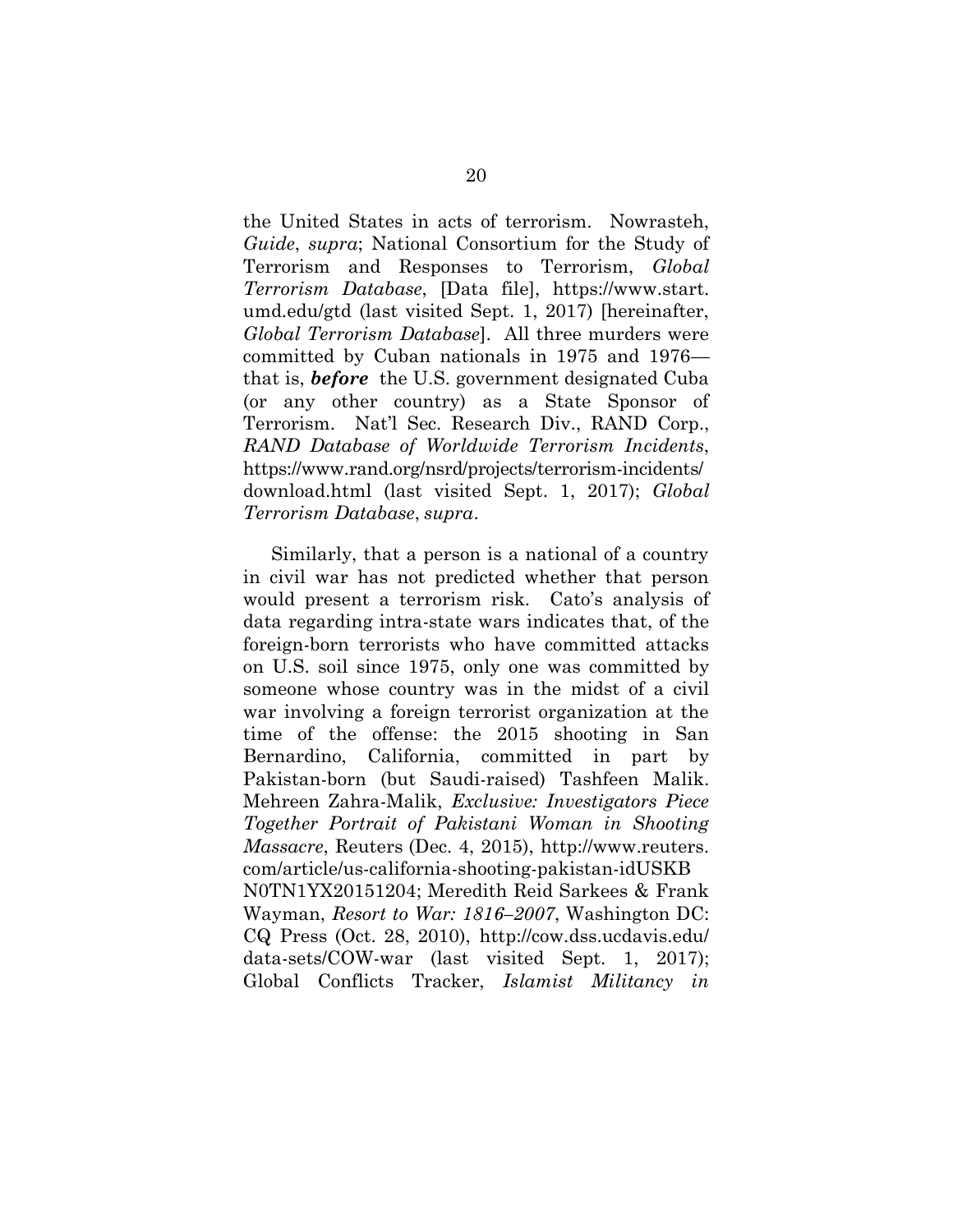*Pakistan*, Council on Foreign Relations, https://www. [cfr.org/interactives/global-conflict-tracker#!/conflict/](https://www.cfr.org/interactives/global-conflict-tracker#!/conflict/islamist-militancy-in-pakistan) islamist-militancy-in-pakistan (updated Sept. 7, 2017) (describing Pakistan's offensive against militants in North Waziristan from 2014-2016). Pakistan, which has had a long-simmering insurgency in some regions, is not among the six Designated Countries.

Table 2 provides the number of deaths and the historical probability of death on U.S. soil from a terrorist attack by nationals of countries that meet the conditions the Order describes.

|  |  |  | Table 2: Risk of Death by Terrorism by       |  |
|--|--|--|----------------------------------------------|--|
|  |  |  | Nationality by Country Conditions, 1975-2016 |  |

| <b>Security Categories and Deaths</b><br>Comparators |       | Historical Annual<br><b>Chance of Death</b> |
|------------------------------------------------------|-------|---------------------------------------------|
| Current State Sponsors Zero<br>of Terrorism          |       | Zero                                        |
| States in Civil Wars <sup>6</sup>                    | 14    | $1$ in $802.55$ million                     |
| Other Non-U.S.<br>Countries                          | 3,010 | $1$ in $3.73$ million                       |
| <b>United States and</b><br>unknown                  | 429   | $1$ in $26.19$ million                      |
| Six Designated<br>Countries                          | Zero  | Zero                                        |

<sup>6</sup> Sarkees & Wayman, *supra* (the intra-state wars dataset "encompasses wars that predominantly take place within the recognized territory of a state" and further classifies wars as civil wars when they involve the government of the state against a non-state entity).

 $\overline{a}$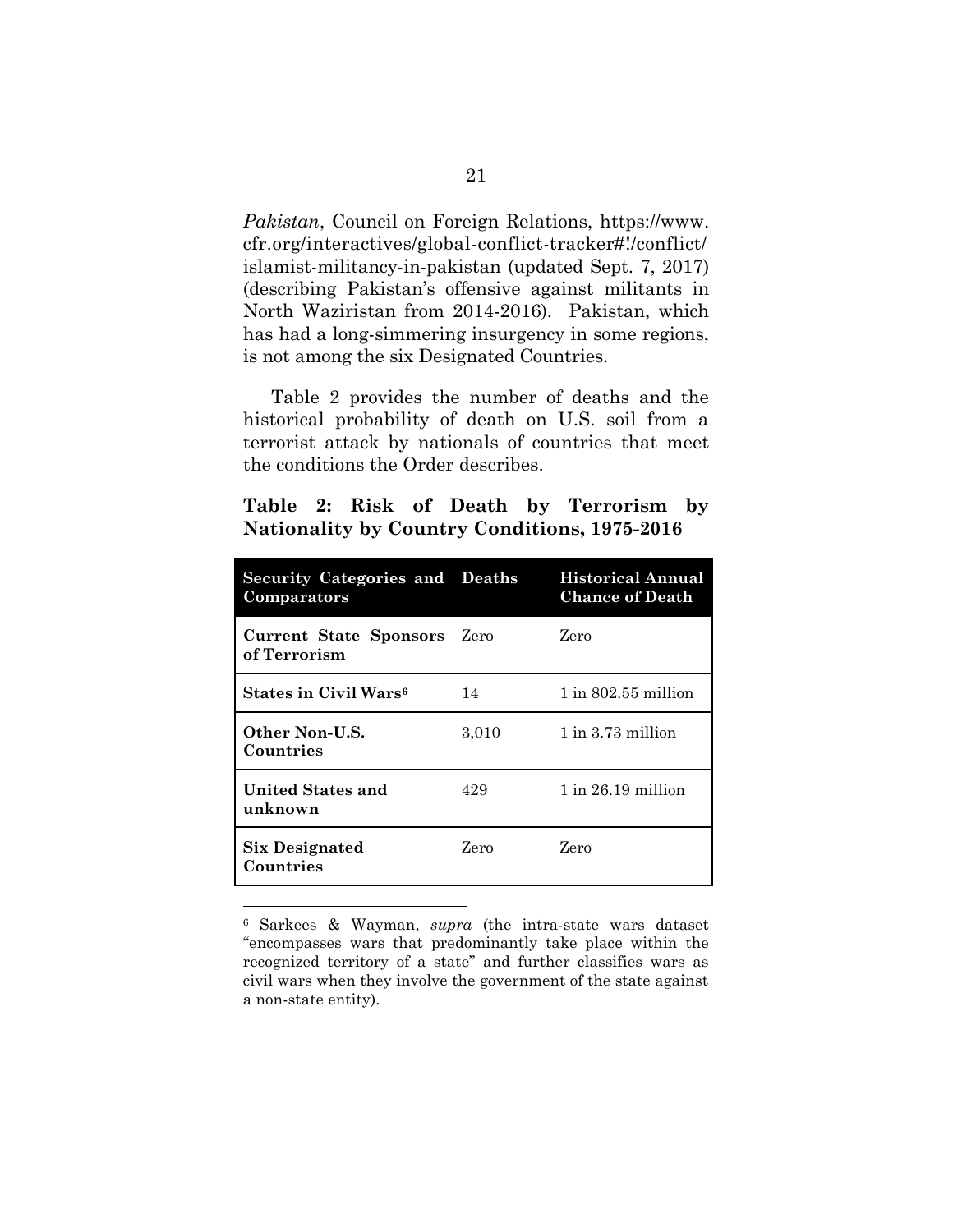Sources: Cato Institute calculations based on data cited in Nowrasteh, *Guide*, *supra*; Alex Nowrasteh, *Terrorism and Immigration: A Risk Analysis*, 798 *Cato Institute Policy Analysis* 1, 3, 6 (Sept. 13, 2016), [https://object.cato.org/sites/cato.org/files/pubs/pdf/pa7](https://object.cato.org/sites/cato.org/files/pubs/pdf/pa798_2.pdf) 98\_2.pdf [hereinafter Nowrasteh, *Terrorism and Immigration*]. *Amicus* updated the calculations in Nowrasteh, *Terrorism and Immigration* and Nowrasteh, *Guide* through the end of 2016 by including the six deadly terrorist attacks in 2016, none of which was known to be committed by foreignborn terrorists, as listed in *Global Terrorism Database*, *supra*. Annual chance of death was calculated according to the methodology used in Nowrasteh, *Terrorism and Immigration*, *supra*, at 2-4.

As noted above, terrorists from State Sponsors of Terrorism did not kill anyone in terror attacks on U.S. soil from 1975 to 2016. In that period, the annual chance of dying at the hands of terrorists from states in civil war involving a foreign terrorist organization was 1 in 802.55 million. By comparison, the annual probability of death in an act of terrorism committed by other foreign nationals was 1 in 3.73 million. In other words, the historical chance of dying in an attack on U.S. soil committed by a foreign-born terrorist from a country that does *not* fit the government's criteria, and is not included on the list of Designated Countries, was 215 times greater than being killed by one who did.

The government's misguided criteria for designating countries produces a bizarre result: Based on data from 1975 through 2016, *no one* has been killed in a terrorist attack on U.S. soil by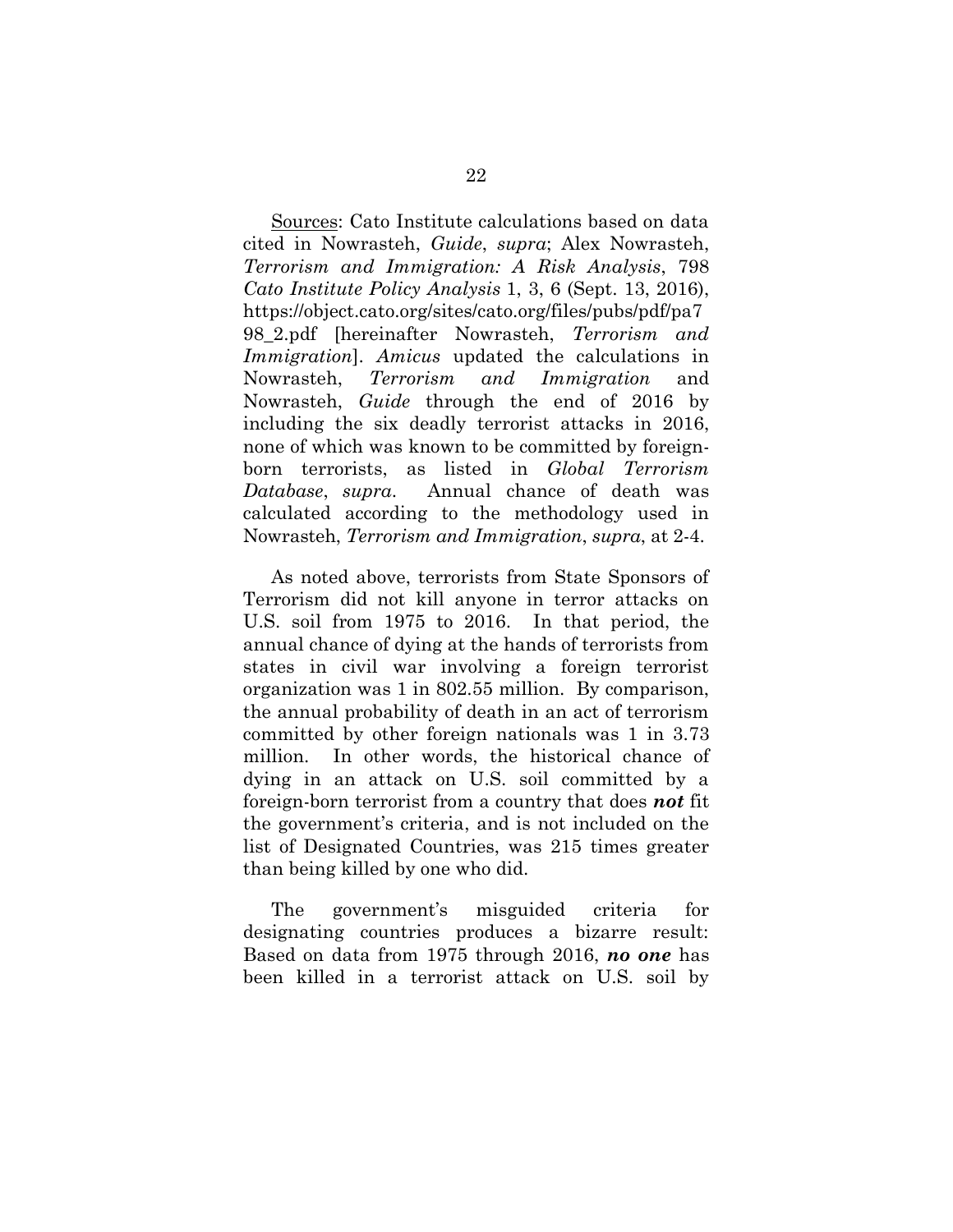nationals from any of the six Designated Countries. Nowrasteh, *Guide*, *supra*. Once again, this is compelling evidence that nationality is simply not a useful predictor of terrorism threats.

While the future need not replicate the past, the government purports to base its security assessment in part on evidence of crimes committed in the past. Order § 1(h). But as discussed above, the historical record undermines, rather than supports, the government's claims. Moreover, there are good reasons to believe that the risk of terrorism will be managed more effectively in the future: beginning after 9/11, the United States has revamped its visa screening process. To name but a few changes, it expanded and automated terrorist watch lists, instituted biometric identity verification, linked various agency databases, instituted Department of Homeland Security review of visa applications for terrorism links in many consulates worldwide, and expanded intelligence sharing with allied countries. Ruth Ellen Wasem, Cong. Research Serv., R43589, *Immigration: Visa Security Policies* 5-6, 13-20 (Nov. 18, 2015), [https://fas.org/sgp/crs/homesec/R43589.pdf;](https://fas.org/sgp/crs/homesec/R43589.pdf) *see generally*, Kristin Archick, Cong. Research Serv., RS22030, *U.S.-EU Cooperation Against Terrorism* (Dec. 1, 2014), [https://fas.org/sgp/crs/row/RS22030.pdf.](https://fas.org/sgp/crs/row/RS22030.pdf) These changes suggest that a categorical ban is not the best way to effectuate the government's stated purpose.

As telling, however, is the simple fact that the Order does not designate all countries fitting its stated criteria. As noted above, Pakistan is effectively engaged in a civil war involving a Foreign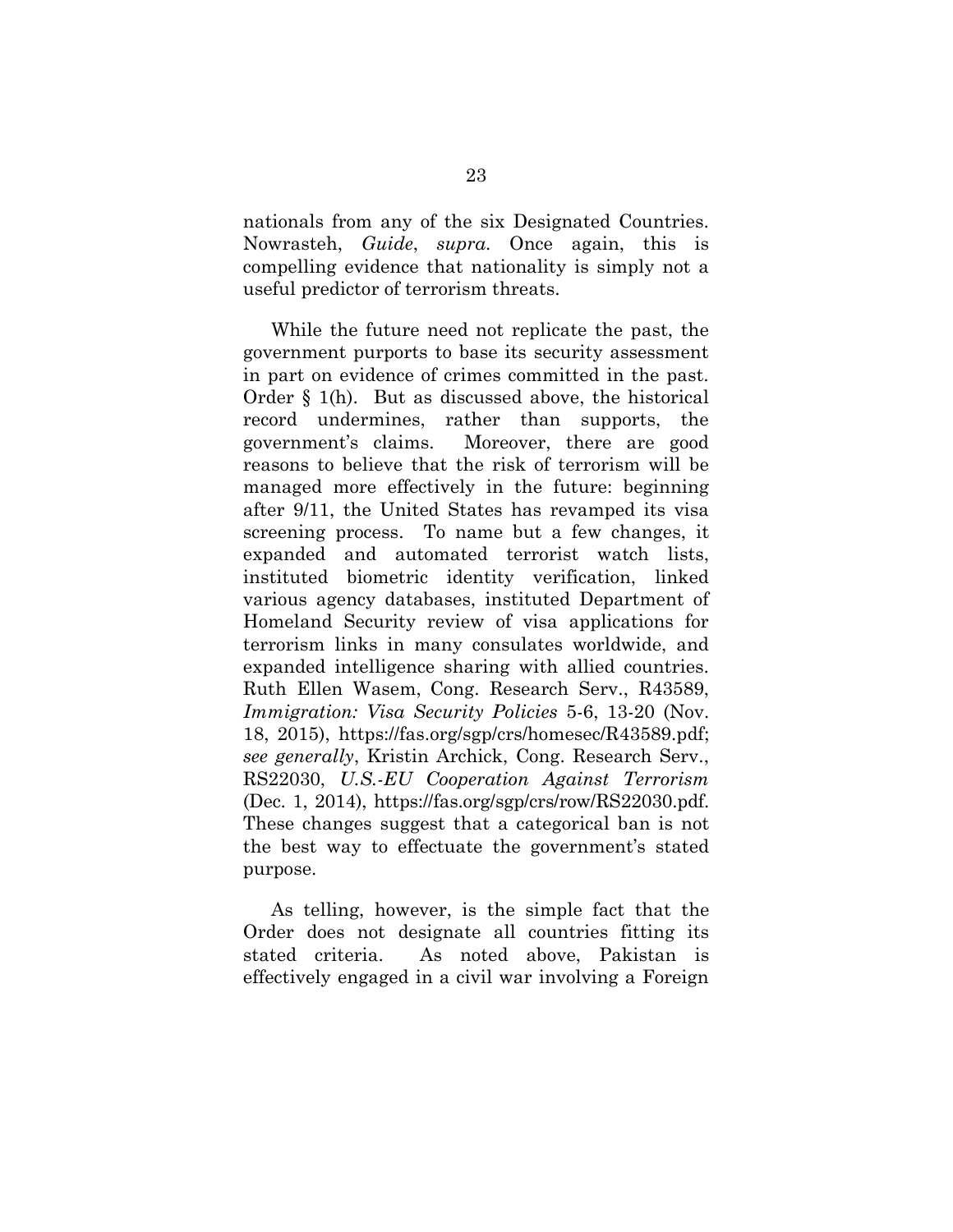Terrorist Organization, and individuals born in Pakistan have committed terrorist attacks on U.S. soil, but Pakistan is not covered by the Order. This implies that the government's stated criteria are not, in fact, a complete statement of its reasons for adopting the Ban.

### **D. The Entry Ban Excludes Individuals Based on Legal Nationality Rather than Any Meaningful Connection to the Six Designated Countries.**

To the extent the Entry Ban is based on evidence at all, it is based on evidence regarding *countries* more precisely, "conditions in six of the previously designated countries"—rather than *nationals* of those countries, who are the actual subjects of the Ban. Order § 1(e). But individuals often have the legal status as a "national" of a country even if they have no meaningful connection to it, or a connection that is irrelevant under the circumstances. The converse is also true. A person may have a meaningful connection to a country despite lacking the status of "national." Evidence relating solely to a country itself therefore cannot justify a ban on nationals of that country.

According to the United Nations Population Division, 11.2 million nationals of the Designated Countries were living as migrants in another country in 2015. Population Div., U.N. Dep't of Econ. & Soc. Affairs, *By Destination and Origin: Table 16*, International Migrant Stock 2015 (Dec. 2015), [http://www.un.org/en/development/desa/population/](http://www.un.org/en/development/desa/population/migration/data/estimates2/estimates15.shtml) [migration/data/estimates2/estimates15.shtml](http://www.un.org/en/development/desa/population/migration/data/estimates2/estimates15.shtml) (last visited Sept. 1, 2017). According to the United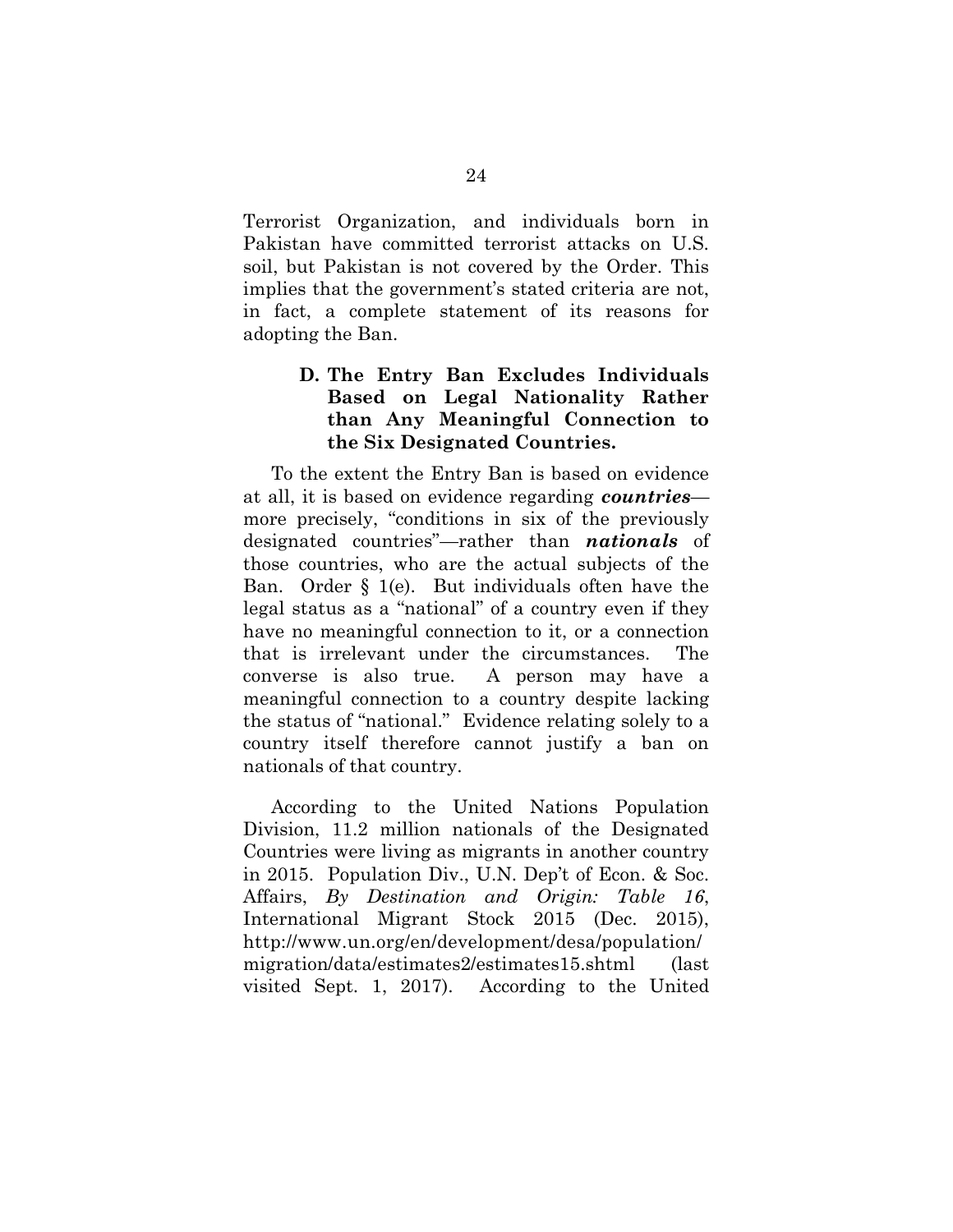Nations High Commissioner for Refugees, 7.1 million nationals of these six countries were refugees or asylum seekers outside their country of birth in 2015. U.N. Refugee Agency, U.N. High Comm'r for Refugees, *Persons of Concern*, [http://popstats.unhcr.](http://popstats.unhcr.org/en/persons_of_concern) [org/en/persons\\_of\\_concern](http://popstats.unhcr.org/en/persons_of_concern) (last visited Aug. 30, 2017). Nationals from Syria and Iran need not have even been born or lived in the country at all to possess their country's nationality. Legislative Decree No. 276, of 24 Nov. 1969 (Nationality Law), Ch. 2 (Syria), http://www.refworld.org/pdfid/4d81e7b12.pdf; Civil Code No. 976 (On Nationality) (Iran), *available online at* Iran Data Portal (last modified Apr. 1, 2013) http://irandataportal.syr.edu/nationality-law. Likewise, an individual need not be a national of a country to reside in, identify with, or integrate into conflicts in that country. Indeed, the United Nations has recognized the threat posed by foreign terrorist fighters who leave their home countries and travel to conflict zones. S.C. Res. 2178, U.N. Doc. S/RES/2178, at 2 (Sept. 24, 2014). Legal nationality is therefore an inappropriately blunt tool for judging whether an individual actually has substantial ties to the country of nationality, let alone whether the individual poses any threat to the United States.

#### **E. The Refugee Program Suspension is Unsupported by Evidence.**

Although the Order suspended the entry of all refugees under the U.S. Refugee Admissions Program—regardless of nationality—there is no clear evidence that refugees pose greater "threats to our national security" than other foreign-nationals in the U.S. Order § 1(h). Indeed, the opposite has historically been true.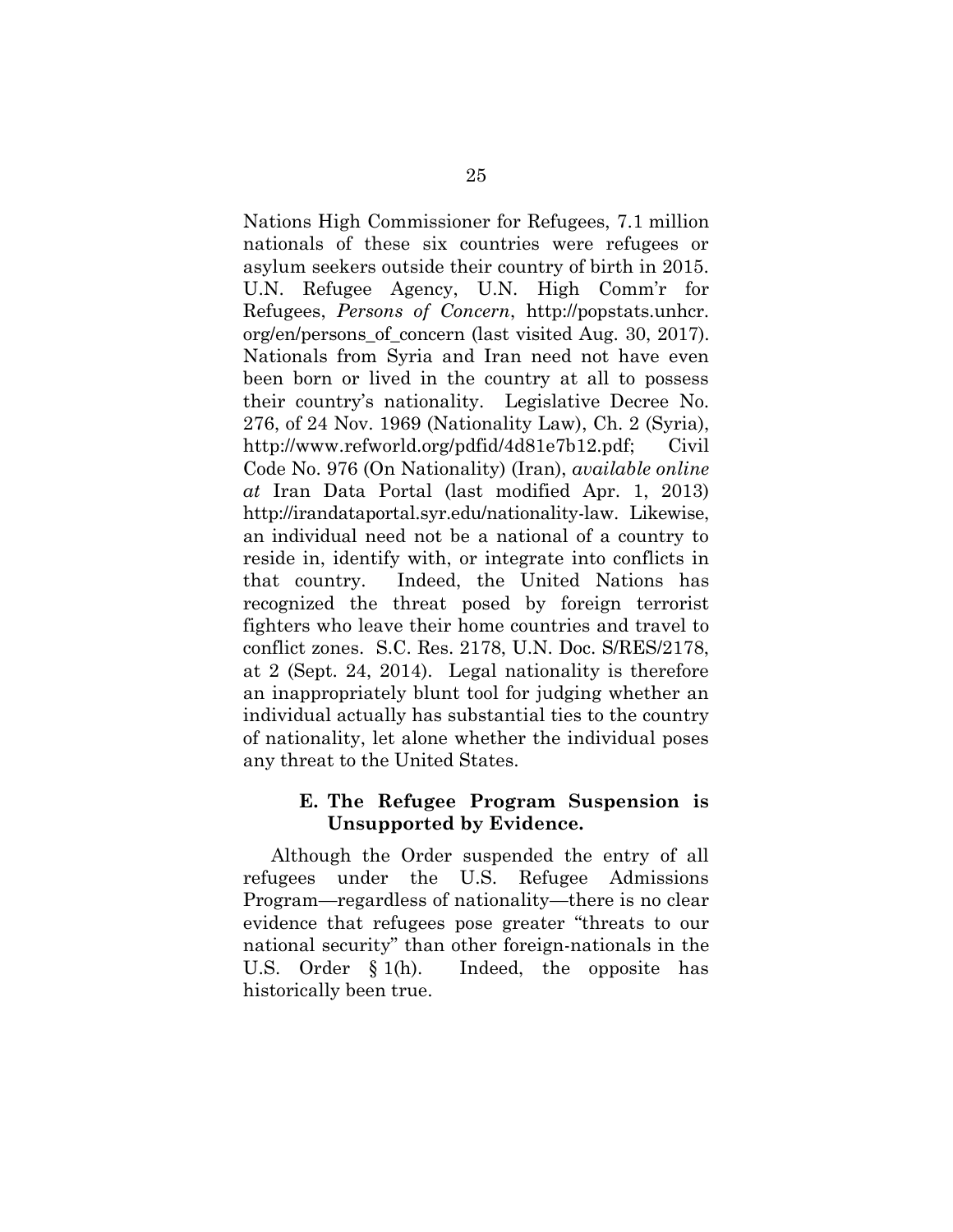If anything, available evidence indicates that refugees have historically been *less* likely than other foreign nationals—and even U.S. citizens—to kill in terrorist attacks in the United States. The Cato Institute has produced what it understands to be the only comprehensive analysis of the threat of terrorism based on admission category of foreign-born terrorists. Nowrasteh, *Terrorism and Immigration*, *supra*, at 2. From 1975 through 2016, the United States admitted more than 3.2 million refugees. U.S. Dep't Of State, *Refugee Processing and Screening System* (Jan. [20, 2017\), https://www.state.gov/j/prm/](https://www.state.gov/j/prm/ra/266458.htm) ra/266458.htm (last visited Aug. 30, 2017). The Cato report finds that only three—each from Cuba engaged in any deadly acts of terrorism during that time in the United States (0.00009 percent). Nowrasteh, *Terrorism and Immigration*, *supra*, at 13.

Historically, the chance of dying in a terrorist attack on U.S. soil committed by a refugee has been 1 in 3.8 billion a year. *See infra* Table 3. Of the four general categories of admission—permanent residency, temporary nonimmigrant, asylum, and refugee status—the refugee category has been the *least* risky. U.S. residents were nearly 1,000 times more likely to be killed in a terrorist attack by tourists than by refugees on U.S. soil. U.S. residents were 100 times more likely to be killed by a US-born person in a domestic terrorist attack than by a refugee.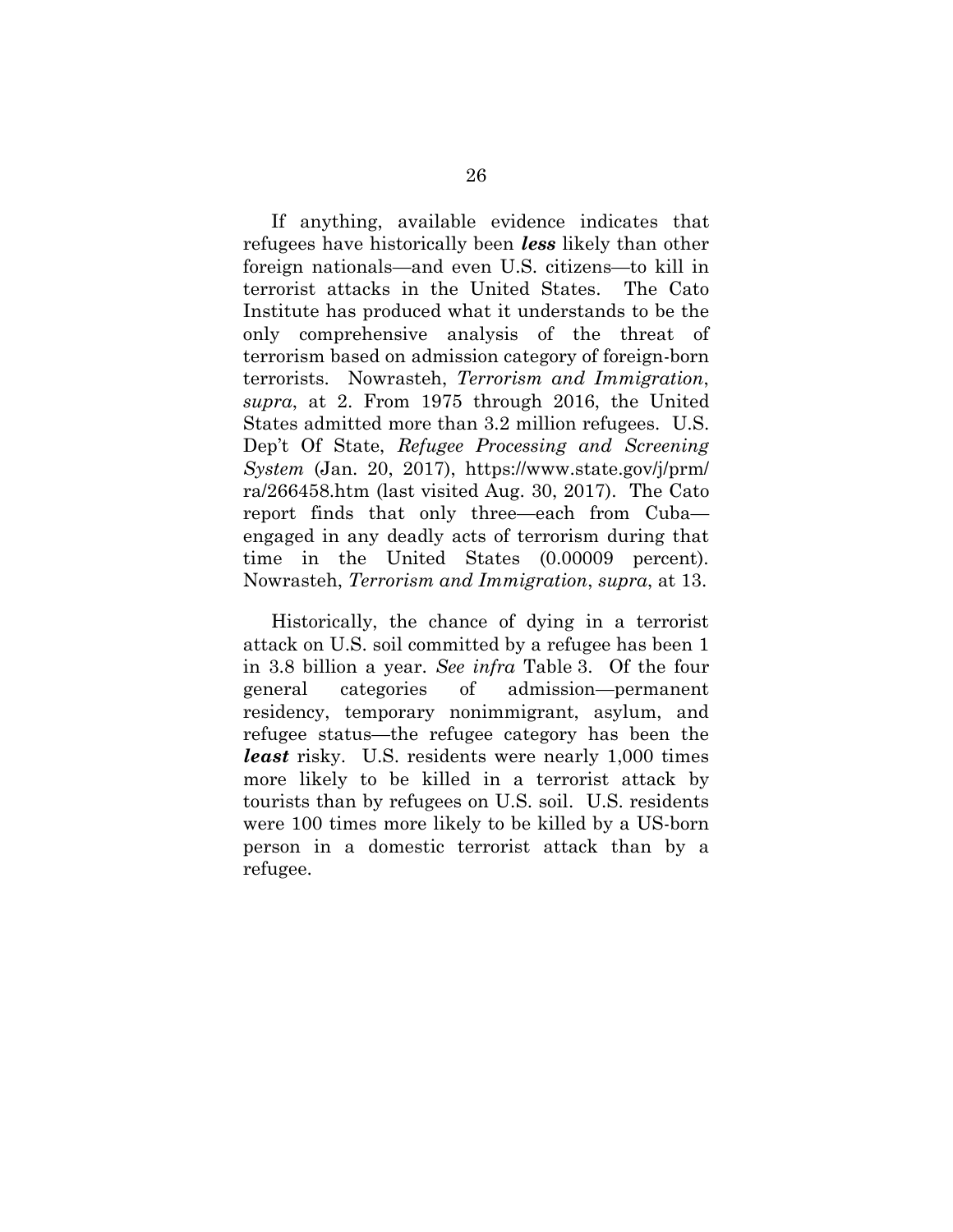**Table 3: Annual Chance of Being Killed in an Attack on U.S. Soil, Based on Immigration Status of Terrorist, 1975-2016**

| Category                  | <b>Deaths</b> | Annual Chance of<br><b>Being Killed</b> |
|---------------------------|---------------|-----------------------------------------|
| Tourist                   | 2,834         | $1$ in 3.96 million                     |
| U.S.-Born or unknown      | 429           | $1$ in 26.19 million                    |
| <b>Student Visa</b>       | 159           | $1$ in $70.67$ million                  |
| Fiancé Visa               | 14            | $1$ in 802.55 million                   |
| <b>Permanent Resident</b> | 8             | $1$ in $1.41$ billion                   |
| Asylee                    | 4             | $1$ in $2.81$ billion                   |
| Refugee                   | 3             | $1$ in $3.75$ billion                   |
| USRAP                     | $\theta$      | Zero                                    |

Sources: Cato Institute calculations based on data cited in Nowrasteh, *Terrorism and Immigration*, *supra*, at 4-5; *Global Terrorism Database*, *supra*.

> **F. The Government's Failure to Pursue Its Goals Consistently Undermines Its Claim that It Is Pursuing Vital Interests in the Least Restrictive Manner Possible.**

Finally, the government has failed to take less restrictive steps to protect national security, including steps mandated by the Order itself. That fact bears on whether the Executive Order in fact serves the important purposes that it purports to.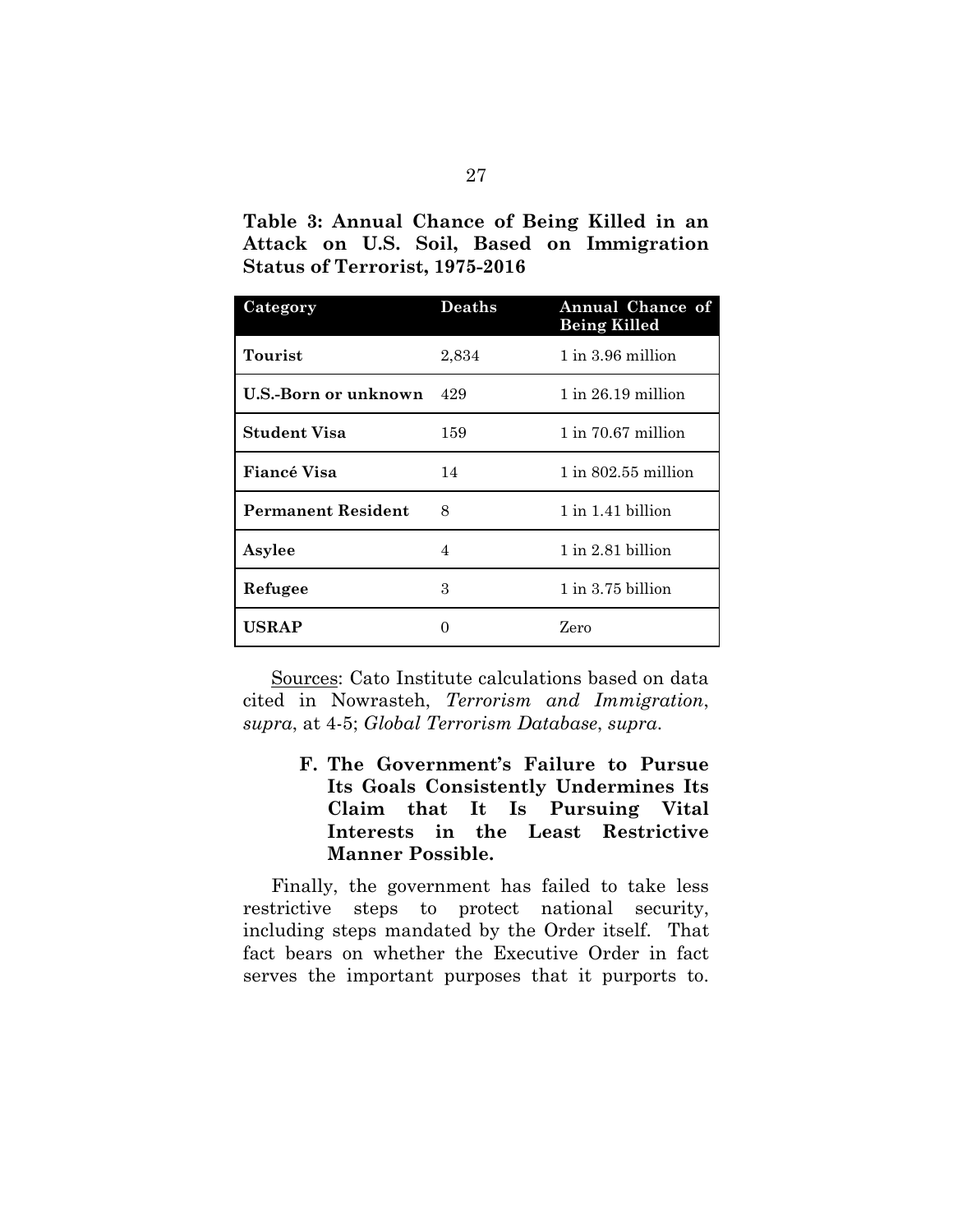*See, e.g.*, *Church of Lukumi Babalu Aye*, 508 U.S. at 547 ("[A] law cannot be regarded as protecting an interest 'of the highest order' . . . when it leaves appreciable damage to that supposedly vital interest unprohibited." (quoting *Florida Star*, 491 U.S. at 541- 42 (Scalia, J. concurring in part and concurring in judgment)); *Florida Star*, 491 U.S. at 540; *Reed*, 135 S. Ct. at 2232. Both the Order and the now-revoked order, Exec. Order No. 13,769, 82 Fed. Reg. 8977 (Jan. 27, 2017) [hereinafter *Revoked Order*], suspended entry of refugees and of nationals from certain countries while the Secretary of Homeland Security produced a worldwide report with recommendations to improve vetting and screening protocols. But the government apparently has not made meaningful efforts to improve vetting, as demonstrated by two facts:

First, the duration of the current Order is precisely the same as that of the Revoked Order: 90 days for the Entry Ban. But, by the time the second Order would have been made effective, 48 days had passed during which the government should have been working to improve vetting and screening protocols pursuant to the Revoked Order. Therefore, the duration of the current Order should have been reduced by a commensurate 48 days. That the duration had not been reduced suggested that the Government had not made progress improving vetting and screening protocols.

Indeed, by the time the Court hears this case, the original 90-day period will have long expired, as will have the 90-day period from the issuance of the stay. *Trump et al. v. Int'l Refugee Assistance Project, et al.*,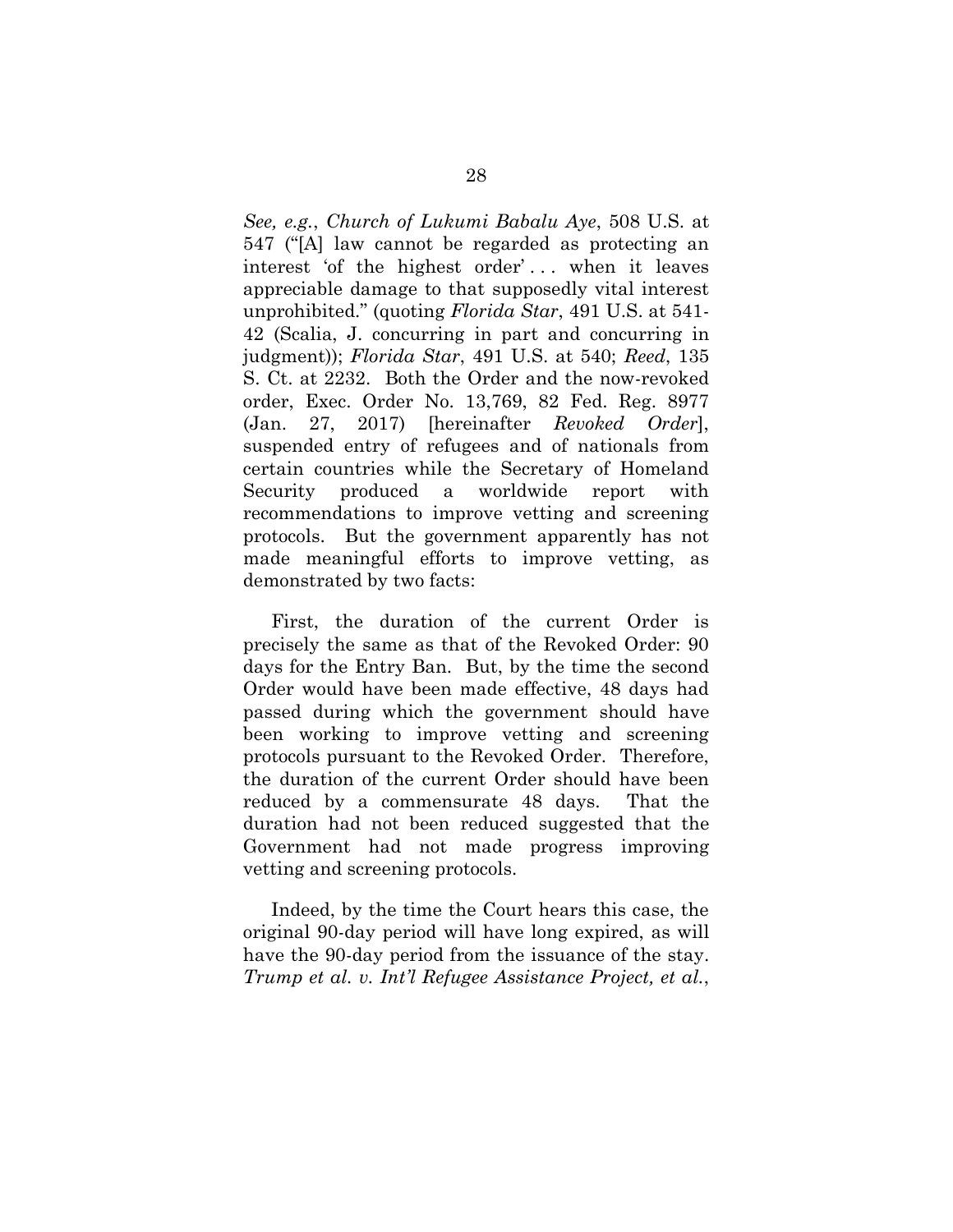137 S. Ct. 2080 (Jun. 26, 2017); Effective Date in Executive Order 13,780, 82 Fed. Reg. 27,965 (Jun. 14, 2017) (changing the effective date of the Order from March 16, 2017 until injunctions against Sections 2 and 6 are "lifted or stayed"). Assuming that the government has been improving vetting during this time, there will be no further reason for the Entry Ban. And if the government has not made progress, that failure undermines the government's claims to be pursuing a compelling government interest in a properly tailored manner.

Second, the government apparently has not produced the required vetting reports. The Revoked Order required the Secretary of Homeland Security to submit a report that provides "a list of countries that do not provide adequate information" for vetting "within 30 days of the date of this order." Revoked Order § 3(b). (The new Order requires the same, but within 20 days. Order § 2(b).) The Department of Homeland Security apparently produced two draft intelligence assessments—finding that "citizenship is an unlikely predictor of terrorism" and that "most foreign-born, U.S.-based violent extremists [are] radicalized after entering." U.S. Dep't of Homeland Sec., *Citizenship Likely an Unreliable Indicator of Terrorist Threat to the United States*, 1 (Feb. 24, 2017), https://fas.org/irp/eprint/dhs-7countries.pdf; U.S. Dep't of Homeland Sec., *Most Foreign-born, USbased Violent Extremists Radicalized after Entering Homeland*; *Opportunities for Tailored CVE Programs Exist*, (Mar. 1, 2017), http://i2.cdn.turner.com/cnn/ [2017/images/03/03/dhs.intell.assessment.pdf. But](http://i2.cdn.turner.com/cnn/2017/images/03/03/dhs.intell.assessment.pdf) President Trump reportedly dismissed these assessments as "not the intelligence assessment [he]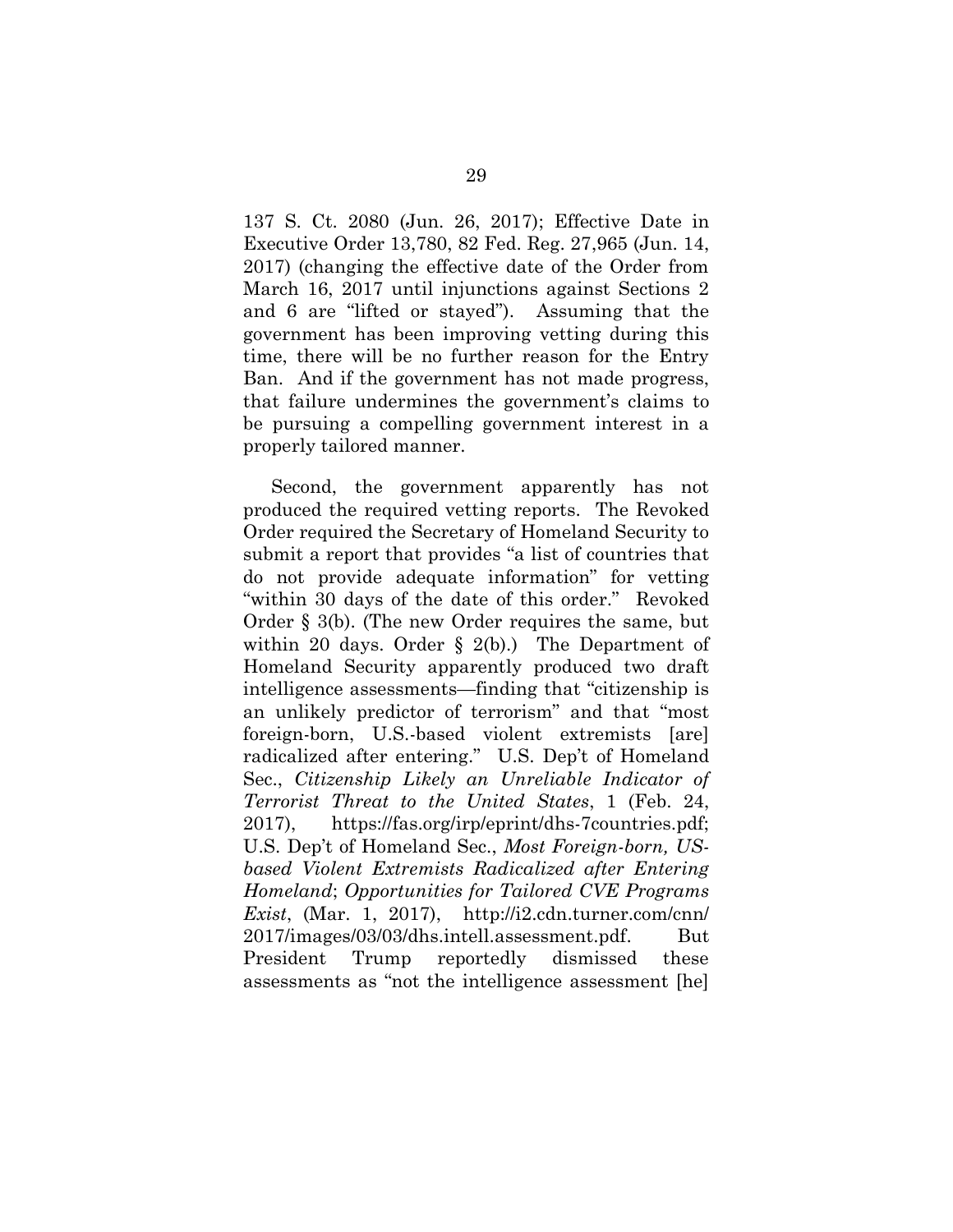asked for." Shane Harris, *Donald Trump Rejects Intelligence Report on Travel Ban—Tension with Intelligence Officials Rises as Homeland Security Contradicts White House on Terror*, Wall St. J. (Feb. 24, 2017, 8:53 PM), https://www.wsj.com/articles/ donald-trump-rejects-intelligence-report-on-travel[ban-1487987629. There is no evidence to indicate](https://www.wsj.com/articles/donald-trump-rejects-intelligence-report-on-travel-ban-1487987629) that the requested report reviewing screening procedures was ever submitted.

Accordingly, although issued as a means of "protecting the nation from foreign terrorist entry into the United States," the Executive Order does not further its purported goal, as Cato's research shows. Should the Court apply the prevailing doctrines under the Establishment Clause, Equal Protection, RFRA, and preliminary injunction analysis, it should consider Cato's research, which weighs in favor of upholding the District Court's injunction.